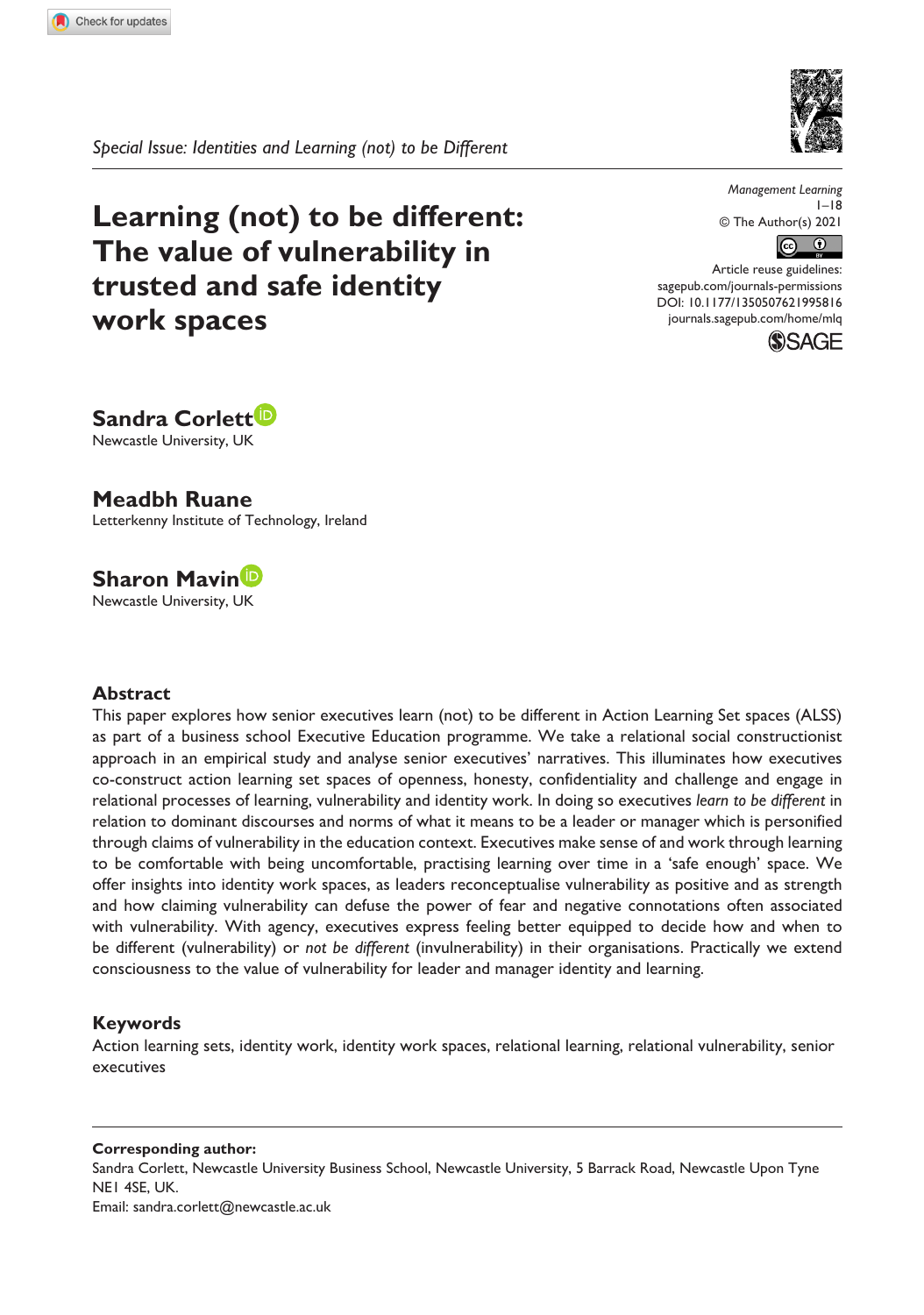## **Introduction**

*I think to learn you have to be uncomfortable. You have to be put into that position where you feel slightly vulnerable, that's how you get honest [Luke]*

In this paper learning to be different is conceptualised as to become vulnerable and therefore different to socio-cultural norms of what leaders and managers are expected to 'be' in organisations. To advance understandings of relational learning, vulnerability and identity work, we theorise how senior executives learn (not) to be different by engaging in Action Learning Set space(s) (ALSS) as part of a business school Executive Masters Programme. Prolonged executive education programmes can function as identity work spaces by supporting leaders and managers in 'understanding and shaping who they are' and providing a '"holding environment" (Winnicott, 1975) for identity work' (Petriglieri and Petriglieri, 2010: 44). Here we advance Petriglieri and Petriglieri's (2010: 55) call for 'future research studies on identity work spaces and on identity work within business school courses' by providing 'a clearer understanding of what properties enable courses to function as identity work spaces and facilitate identity work'. We analyse senior executives' narratives of experiences in ALSS and surface overlapping processes of relational learning, relational vulnerability and identity work. The ALSS provides levels of safety for personal disruption and enables senior executives to engage in identity work, claim vulnerability and construct themselves as different in relation to leader and organisational norms. Reflecting on their ALSS experiences, senior executives express how they learn to be both different and *not* different, by choosing how and when to be different or not in other spaces.

The research extends scholarship into learning, identity work and leader and manager vulnerabilities. Notwithstanding the growing interest in vulnerability and managerial learning, the processes which may support claims of vulnerability remain underexplored. We respond to Corlett, Mavin and Beech's (2019) call to conduct studies in non-research contexts, such as action learning sets, to theorise the implications of recognising and claiming vulnerability for identity work and managerial and leadership learning. A starting point is to recognise that dominant masculinised leadership and managerial discourses shape constructions of leader, leadership, manager and management (Hay, 2014; Watson, 2008). Of import is how these discourses shape norms and expectations of leaders and managers to be strong, contained, 'in control, right and knowledgeable' (Hay, 2014: 512). Within this context, Corlett et al. (2019: 557) contend not displaying vulnerability is likely to be valued and 'not surprisingly, when managers experience vulnerability, they commonly adopt a mask of invulnerability to protect themselves'.

In relation to these socio-cultural norms, senior executives are not expected to be vulnerable. In this paper learning to be different is conceptualised as to become vulnerable and therefore different in relation to norms and expectations of 'being' leaders and managers in organisations. In learning *not* to be different, individuals become equipped and, with agency, can decide whether to be different (e.g. vulnerable) or not (e.g. invulnerable) in various contexts. We theorise how this is accomplished through relational processes which take place in co-created trusted and safe spaces with others which facilitate openness to learning (not) to be different. New understandings are offered about how, in the ALSS, senior executives learn to become comfortable with being uncomfortable, are able to drop the mask of invulnerability, claim difference as part of their self-repertoire and can choose how and when to be different or not. The research therefore extends consciousness to the value of vulnerability for leader and manager identity and learning (Corlett et al., 2019; Hay, 2014).

The paper is structured as follows. We outline our understandings of identity work spaces, learning, identity work and vulnerability and review how existing scholarship acknowledge their interconnectedness. Next we consider what is known about relational processes in action learning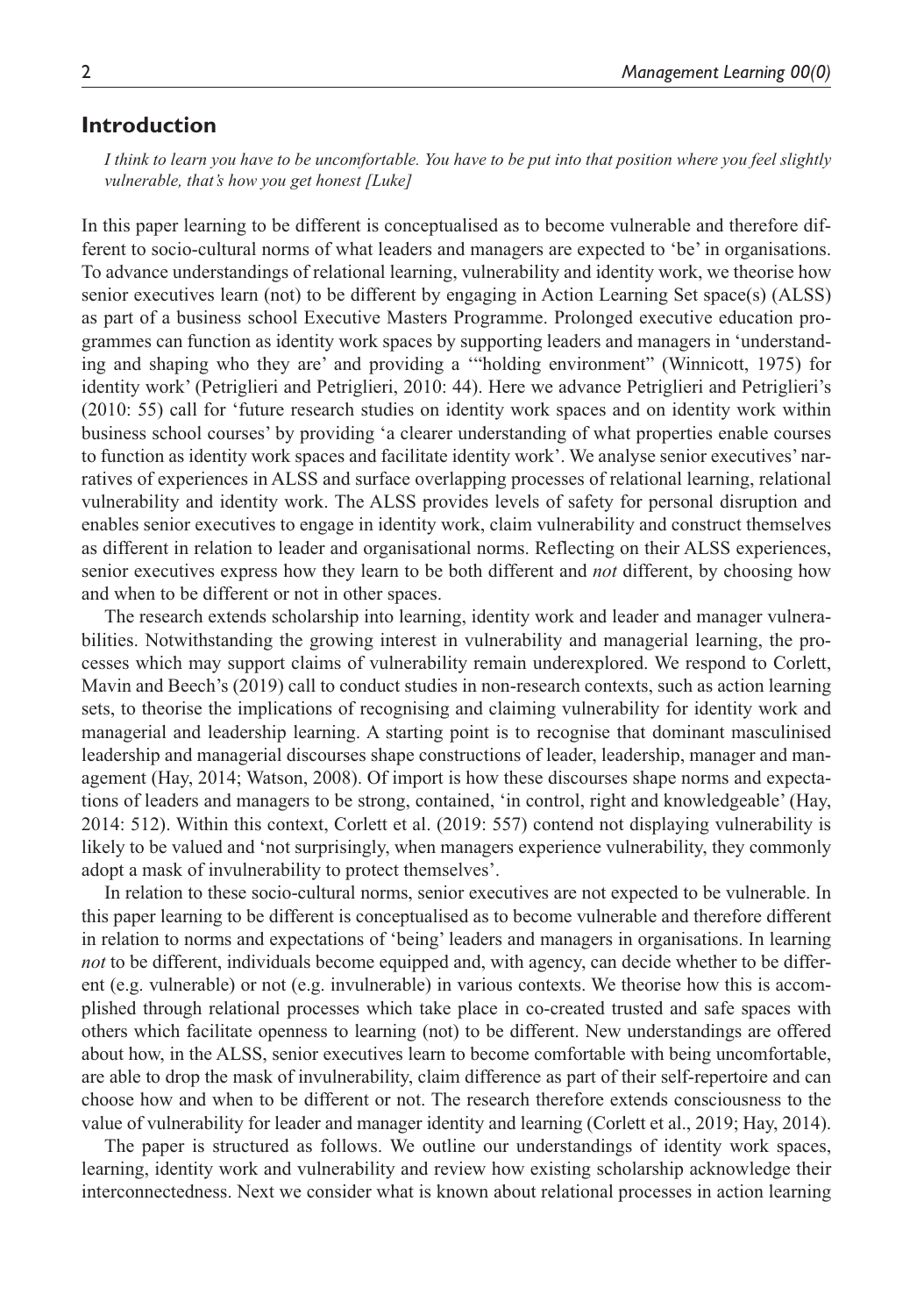sets. The qualitative research approach, the wider research and current study are then outlined. Our analysis of senior executives' narratives and theorisation of how they learn to be different or not in the action learning set spaces follow. Finally, we discuss the value of vulnerability in trusted and safe identity work spaces within educational contexts, and consider the implications of learning (not) to be different.

## **Identity work spaces**

Petriglieri and Petriglieri (2010: 44) propose that prolonged Executive Education programmes 'host participants' identity work' by supporting managers to develop understandings of who they are and, given the fluidity of contemporary corporate environments, are 'increasingly invested with the function of identity workspaces'. While Petriglieri and Petriglieri (2010) conceive an identity workspace as a '*physical as well as a social and psychological space'* (p. 46, italics in original) our focus here is the social. Their conceptualisation integrates elements of systems psychodynamics theorising including workspaces as institutions that provide 'a "holding environment" (Winnicott, 1975) for identity work' (p. 44), in which 'cognitive and emotional turmoil give way to meaning' (p. 49) and where individuals may, amongst other things, 'soothe their distress and facilitate their sense making' (p. 46). Complementing this systems psychodynamics perspective, our relational social constructionist approach advances understandings of ALSS, in educational contexts, as holding environments, by surfacing the importance of honesty, openness, challenge and vulnerability, in creating trusted and safe identity work spaces.

We share Petriglieri and Petriglieri's (2010: 45) interest in contributing to research that 'draws attention to the emotional and processual aspects of management learning and education, and presents them as inextricably linked to managers' identities'. A particular emotional and processual or, in our terms, relational aspect of interest to our research is vulnerability which emerged as a key theme in the data analysis as senior executives' developing capacity to recognise and claim vulnerability (Corlett et al., 2019). Next we consider learning, identity work and vulnerability as relational processes.

# **Learning, identity work and vulnerability**

We understand learning as: relational, whereby 'reality construction and sense-making are relational processes' (Cunliffe, 2008: 126) which take place in relation to others whether present or not, and; dialogical, as we explore different ways of interpreting issues, share sense of situations and create possibilities for change (Cunliffe, 2002). Learning to become a leader or manager 'incorporates relational practices (processes) within social interactions' (Cunliffe and Eriksen, 2011: 1430) and, in our case, relational processes within ALSS. Identity work processes are integral to relational learning and our perspective, which assumes we are 'selves-in-relation-to-others' (Cunliffe, 2008: 129), recognises the reciprocal interplay between learning and identity work (Hay, 2014; Petriglieri and Petriglieri, 2010; Warhurst, 2011). We understand identity as who we and others think we are and should be (Sveningsson and Alvesson, 2003; Watson, 2008) in particular contexts. '[L]earning to understand oneself as a manager [or leader] and to enact ("become") this understanding in one's day-to-day life' (Bolander et al., 2019: 2) involves identity work, such as incorporating, modifying or rejecting 'notions of the manager' (Watson, 2008: 129) into one's identity. Identity work, conceived as forming, maintaining, revising or repairing understandings of self (Sveningsson and Alvesson, 2003) in relation to others, is therefore an important part of managerial (and leadership) learning (Corlett et al., 2019; Hay, 2014; Petriglieri and Petriglieri, 2010; Warhurst, 2011).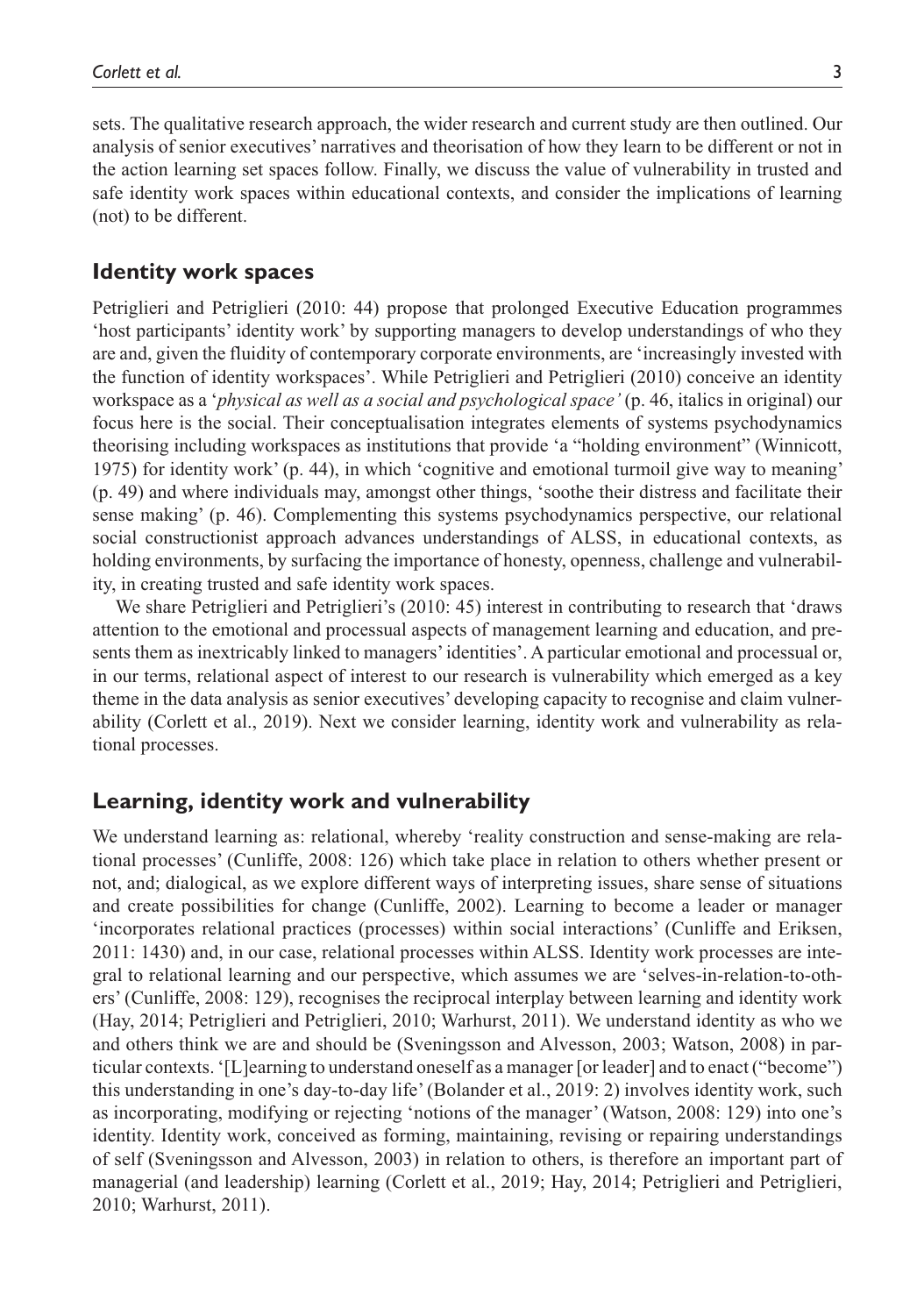Dominant discourses of leadership and management have power and influence in identity work and, to counter the masculinised discourses noted earlier, we follow Hay and Samra-Fredericks' (2019: 59) call to bring back the 'human', the 'heart and soul' and to recognise emotion in learning. Scholarship is beginning to appreciate the importance of emotion (Hay, 2014; Tomkins and Ulus, 2016) as an integral part of being human and, rather than seeing emotions as 'taboo' and too messy to deal with (Tomkins and Ulus, 2016: 168), to explicitly recognise them in learning processes. Theoretical recognition of the role of vulnerability for managerial learning and identity work is burgeoning (Corlett et al., 2019; Hay, 2014; Warhurst, 2011) and, for us, 'vulnerability is the core of all emotions and feelings. To feel is to be vulnerable' (Brown, 2012: 33).

Corlett et al. (2019: 557) reconceptualised vulnerability for managerial identity and learning, theorising relational vulnerability as comprising 'processes of recognising and claiming vulnerability, developing social support to share vulnerability with trusted others and recognising alternative ways of conceptualising and responding to vulnerability'. These processes involve 'interdependency; risk of harm and loss *and* connection, through our relations to others; emotional expressions; power; and recognition' (Corlett et al., 2019: 560, emphasis in original). Their research highlighted how when 'vulnerability is reconceptualised and recognised, conceptually and practically, as strength rather than weakness, more realistic and acceptable managerial identities may be constructed' (p. 561). As noted, we advance their call to explore how managers, from different sectors, share vulnerability in learning sets, as contexts where vulnerability might be more culturally acceptable.

Management education can support managers' identity work by 'provid[ing] alternative discursive resources' (Hay, 2014: 520) which recognise the realistic limits of available managerial identities and acknowledge 'a greater degree of . . . vulnerability' (p. 521). Nevertheless, dominant managerial discourse constructs vulnerability as weakness (Corlett et al., 2019; Hay, 2014) and encourages leaders and managers to deny or hide it. Expressing emotions, and particularly vulnerability, can be risky and place leaders in a greater vulnerable position (Raelin and Raelin, 2011). However, vulnerability involves not only seeking to protect oneself but also acknowledging that it is human, for instance, to lack knowledge sometimes (Corlett et al., 2019). Sharing vulnerability with trusted others mutually reinforces the safe space where leaders may 'take off the mask' (Brown, 2012: 115), to reveal perhaps turmoil and shifting identities and, we argue, allows leaders to learn to be different and *not* to be different in various contexts. We turn to action learning sets as the space for this research.

#### **Relational processes within action learning sets**

Action learning is a relational process leading to change (Raelin, 2009); with the support of peers in an action learning set, participants tackle a problem through processes of action, learning and reflection (Pedler and Abbott, 2013). Action learning sets provide a sense of community and acknowledgement of social learning from and through each other (Marchand, 2017: 92; O'Hara et al., 1996). Using dialogue and insightful questioning, peers work together to tackle an individual's problem; they 'generate, consider, discuss, argue about the nature of issues and problems' (Mumford, 1997: 11) challenging each other in action and in learning (Pedler, 2008). Insightful questions by peers are important as they may at times lead to turning points or even disorienting dilemmas (Mezirow, 1991), where participants gain courage from others' support to challenge their assumptions and habitual ways of thinking, feeling and acting. Disorienting dilemmas are occurrences or triggers which cause participants to question and re-think long-held beliefs and taken-for-granted assumptions, and to recognise that their current way of making sense of events and processes is not working (Mezirow, 1991). Disorienting dilemmas can, at times, result in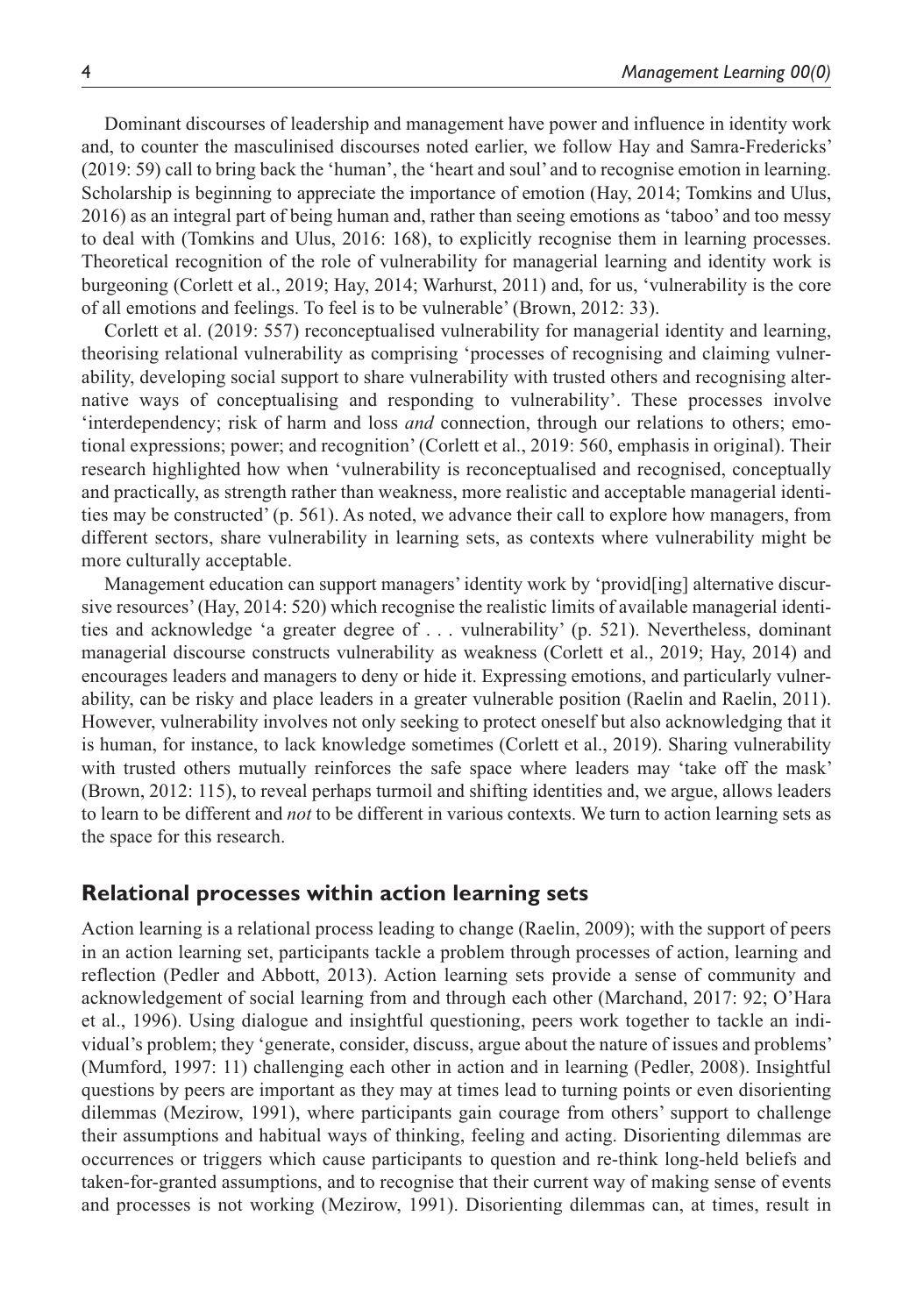participants experiencing 'abrupt shifts in consciousness' (Dirkx, 2012: 404). The efficacy of this process in action learning 'depends on people's willingness to admit mistakes and to subject themselves and their experience to constructive criticism' by other participants (Marsick and Watkins, 1997: 306). Participants depend on each other for questioning and support, in moving towards understanding, reframing and agreeing actions for their problems.

Action learning can be powerful and frightening (Marsick and O'Neil, 1999) therefore necessitating the crafting of a trusted and safe space. When participants feel unsafe or sense a risk attached to disclosure, learning can be inhibited and opportunities missed (Dunphy et al., 2010). The requirement for trust and safety in action learning supports, and has the ability to enhance, learning (Edmondson and Lei, 2014). The potentially challenging nature of action learning can lead to uncomfortableness (Dunphy et al., 2010) and insightful questioning inherent in the action learning process can be an emotional process where emotions such as anger, anxiety, fear, surprise and, at times, joy can be triggered. O'Hara et al. (1996: 18) discuss the 'anxiety' that can be experienced and Dunphy et al. (2010: 307) found 'the level of self-disclosure' required in the process can generate discomfort. Marchand (2017: 92) too describes action learning as a challenging and emotional process that can leave participants 'exposed' and 'exhausted'. However, anxiety is not something necessarily to be avoided, controlled or fixed and can be a 'productive' and effective part of the learning process (Vince, 2010: 36). Anxiety and sometimes a sense of fear of the unknown can support learning (Kolb and Kolb, 2009).

To summarise discussions so far, we aim to theorise how senior executives learn (not) to be different by engaging in action learning set space(s) as part of a business school Executive Masters Programme. We consider how the ALSS provides trust and certain levels of safety for disorienting dilemmas or personal disruption and enables relational learning, relational vulnerability and identity work. To provide context to the empirical and theoretical insights we next detail the research approach of the wider and our current study.

# **Research approach**

#### *The wider study*

In line with our relational social constructionist approach we adopted a qualitative approach to explore senior executives' experiences in the ALSS. This 'engages us with things that matter, in ways that matter' (Mason, 2002: 1), takes an emic view which values the context of the situation and strives to generate rich data and insight (Cohen et al., 2011). This paper's data are drawn from a wider study with 13 senior executives who completed, at an Irish business school, an Executive Education Masters programme, underpinned by an action learning philosophy where action learning sets supported learning. The executives were drawn from the four completed cohorts of the programme and selected to provide a multi-industry (pharmaceutical, healthcare, IT, retail and services) perspective. The seven women and six men participants were either senior leaders in multinational organisations (six participants) or owner/leaders of small and medium enterprises (seven participants). Given the combination, we label the participants 'senior executives'; those at the top of hierarchies with day-to-day tasks of leading and managing organisations. We return to the executives' hierarchical levels and contexts in the analysis.

In the wider study, data generation and analysis by the second author, occurred in two phases. Phase one involved individual in-depth semi-structured interviews with seven senior executives. The interviews comprised open questions and conversation, were flexible and conducive to emergent thoughts, reflections and ideas and enabled the co-construction of learning experiences (Easterby-Smith et al., 2015). Interviews, which included broad topics and questions (such as 'Tell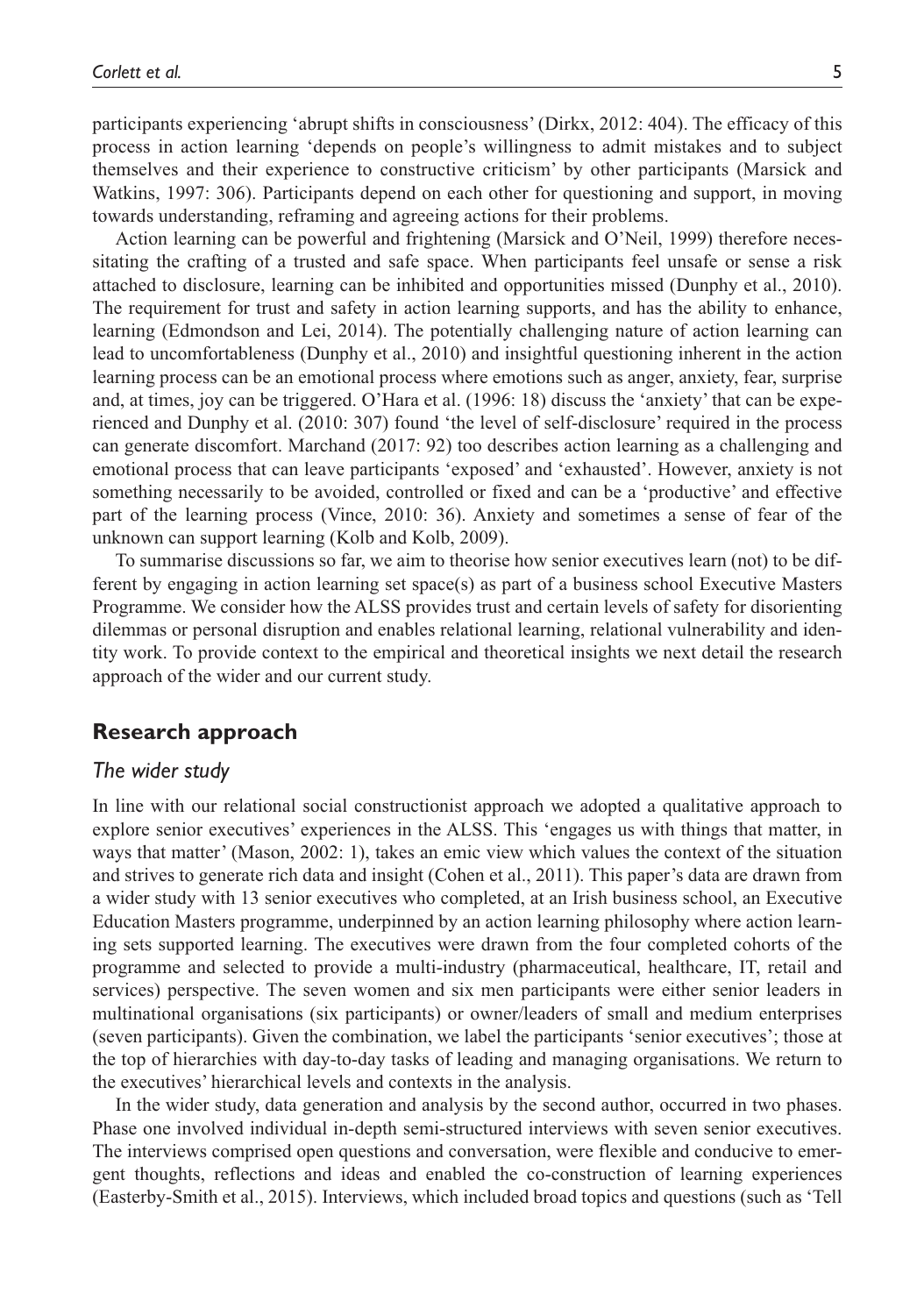me about when you first joined the programme', 'What was your first ALS like?', 'What were the subsequent ones like?', 'Can you tell me about any significant moments during your ALS?' and 'How did you engage with others in the ALS?') provided scope for executives to elaborate and clarify their learning while also made it possible for the second author to follow the 'participant down their trails' (Riessman, 2008: 24). The interview data were analysed using Savin-Baden's (2004) six steps for narrative analysis, comprising: 1. writing a short participant story; 2. supporting the story with quotes; 3. analysing language use and narrator positioning relative to the story; 4. analysing how what is said links to how it is said; 5. rewriting the story taking into account the analysis and interpretation and; 6. identifying overarching themes. The output of phase one was a single story of participant learning, incorporating seven characters, centred on six overarching themes: trusted safe space; openness and honesty; emotion and feelings<sup>1</sup>; being supported, learning with and from others; becoming and being reflective; change and transformation.

Phase two of the wider study generated data by sharing the phase one story of learning with six new senior executives across two group interviews, designed to gain further insight into their learning experiences and gauge resonance of the phase one story with their experiences. The two group interviews were conducted similar to the programme's ALS with a catch up about work activities and participants taking turns to share their thoughts on the phase one story and asking each other questions. Within the group interviews, participants engaged in learning through reflexive dialogue (Corlett, 2013) in that some gained insights into their own experiences as they talked and listened, whilst others re-framed their thinking as they answered questions posed. Analysis followed the same pattern as phase one and an epilogue to the story was crafted. This second story illuminated additional insights into vulnerability and provoked this current study.

## *The current study*

Both phases of data collection produced senior executives' narratives of their experiences of the ALSS. All authors returned to the original narratives to complete a new analysis for the current study, with an aim of advancing understandings of the relational processes at play in the ALSS. We view identities as constructed in and through narratives (Brown, 2006) and, as interpretive lenses, narratives are sense-making devices where leaders construct identities in the narratives they tell about themselves (Ainsworth and Hardy, 2004). Our assumption is that the senior executives' identities are not fixed but continually shifting within the narratives. To complete the new analysis, we drew upon relational learning, vulnerability and identity work theory and were guided by Corlett et al.'s (2019) processes of relational vulnerability, namely interdependency, risk of harm and loss *and* connection, through our relations to others, emotional expressions, power and recognition. In doing so, we asked what the narratives convey about: the action learning set spaces, disorienting dilemmas, vulnerability and identity work processes.

In what follows we present a thematic analysis and have selected illustrative narratives which have resonance across the participants. Senior executives are identified using pseudonyms.

#### **Relational processes: Learning to be different**

When presenting senior executives' narratives of how they learn (not) to be different by engaging in ALSS, it is difficult to separate out the interrelated relational processes at play. The structure of our findings may appear at times to be linear, however, as the relational processes are intersecting, they do not follow straight lines, are intertwined and often simultaneous. We begin by discussing senior executives' learning to be different. From their narratives, as members of the action learning set, they are interdependent and in relation to each other; they develop a learning space of trust,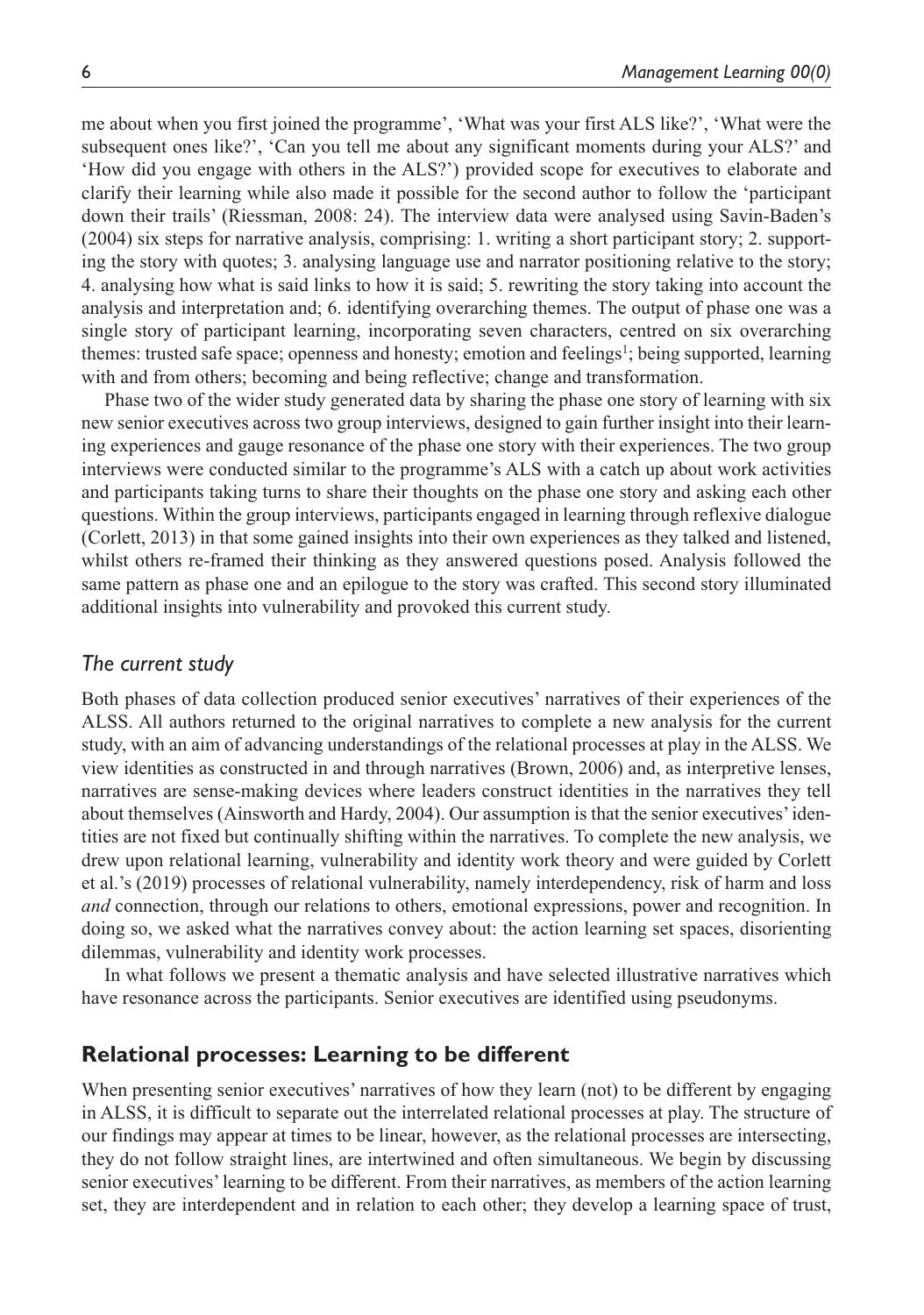confidentiality, openness and honesty. Here executives engage in relational vulnerability by expressing emotions, acknowledging social support, claiming vulnerability and risking possibilities of harm, loss and connection. In doing so executives experience 'disorienting dilemmas' (Mezirow, 1991) or personal disruption, which we interpret as relational learning. They practice this learning with others in the ALSS and learn to become comfortable with being uncomfortable in being different to socio-cultural norms. This is surfaced in the narratives as becoming more open and more honest, revealing more about themselves, disclosing sensitive information and being less guarded/unguarded. Integral to these processes, senior executives' identity work is evident in the narratives through processes of constructing sameness in relation to other learners, being prepared to drop the mask of invulnerability, choosing to behave differently and uniquely in the ALSS and revising their self-identity constructions.

Next we outline the intertwined relational processes of the ALSS followed by relational vulnerability and learning to be comfortable with being uncomfortable.

#### *ALSS: Trust, confidentiality, openness and honesty*

We focus on the relational processes of the ALSS where the executives' narratives convey the space as one of trust, confidentiality, openness and honesty. Trust may be paradoxical in relational processes as it can reflect 'stable instability'<sup>2</sup> and, in viewing trust as continually negotiated, we acknowledge that it may not be possible to say that trust is fully there, or not. Here our positioning of trust comes from our interpretations of the narratives. It took time to build trust but, once formed, executives trusted each other not to break confidentiality. Considering the executive level nature of their work context, this space is unusual for the senior executives; organisational power plays, political risks and normative expectations are suspended. Cormac, naturally a guarded individual, 'it's just not natural for me to be honest, it's just not natural for me', was not comfortable initially with sharing sensitive organisational issues. However, in this trusted space he felt able to share:

I don't think I said that to anyone else in the factory so it was probably the only place at the time that I mentioned it, you know. I thought about it before I went into that ALS, I probably did think about whether or not I should be saying this, it's a small town [Cormac]

Cormac's narrative illustrates conscious identity work and awareness of possible constraints on how he should act, expressed as 'I probably did think about whether or not I should be saying this'. Compared to 'anyone else in the factory', he chose to behave differently and uniquely in the ALSS as 'it was probably the only place . . . that I mentioned it'. The ALSS was conveyed as like a sanctuary where, no matter what was said, they trusted each other not to break confidentiality – this was 'sacred'. As Cormac said, confidentiality 'wasn't just implicit, it was explicit':

. . . you know it really was like the sanctity of the confession box, and I felt that anything that was said in there was sacred and would not be breached, and I think we all felt the same you know, so if that wasn't there and there was any risk of anything leaving that room I wouldn't have spoken about something like that, you know. That whole thing was massive, confidentiality was absolutely massive, you wouldn't get that anywhere else. . . . It wasn't just implicit, it was explicit, it was constantly said. I think we did all trust each other, you know, so there was no fear of asking any stupid questions or anything like that, it was fantastic like really good [Cormac]

Cormac's narrative speaks of a felt sense of sameness with others and how the social support, trust and confidentiality of the ALSS enabled him to open up and say things he would not otherwise have done. He is unable to be open at work and is aware of the risk of harm (making himself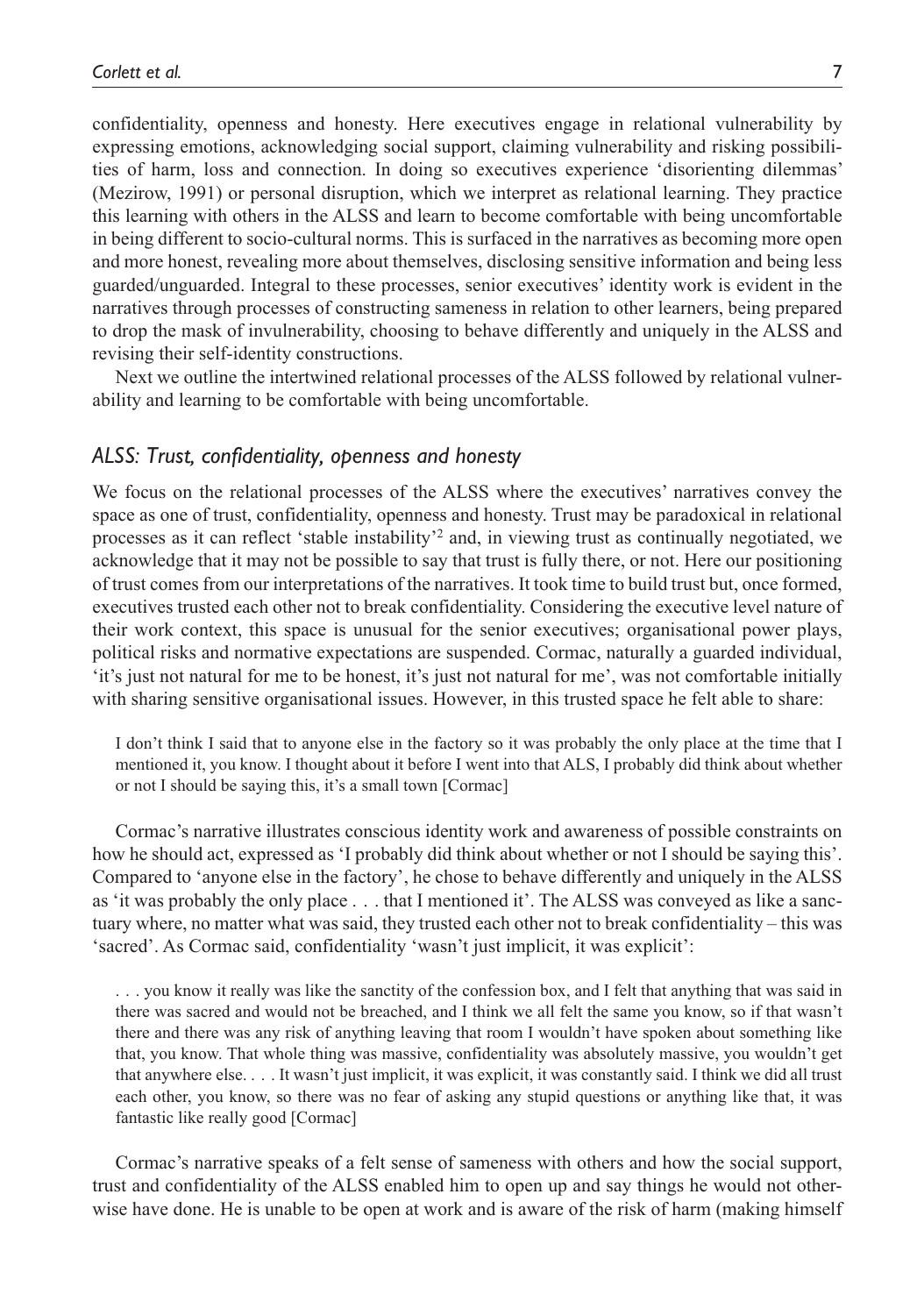vulnerable) by opening up, because 'it's a small town'. However, due to confidentiality in the ALSS, Cormac chooses not to engage in defensive identity work where 'I wouldn't have spoken about something like that' and rather takes the risk within the ALSS and, in doing so, becomes vulnerable. Furthermore, Cormac's narrative illustrates how participants were able to drop the mask of invulnerability as 'there was no fear of asking any stupid questions'.

Openness and honesty did not come easily to all. Initially executives, similar to those in Burger et al.'s (2013) research on ALS, felt unsure and struggled to be open and honest with their peers, with some expressing personal disruption. Charles' narrative conveys the risk, his difficulty and discomfort with being honest and also acknowledges when it became 'most uncomfortable' as the risk of being open, honest and trusting his ALSS peers:

I found, me being as honest as what I was, difficult. I found it uncomfortable talking about that [the risk of people losing jobs], particularly when others had similar experiences, so that would have been when it got most uncomfortable. And I think, I think in hindsight, when we started talking about that, that's when trust developed, because I think we all realised then that if people are that open, and they're sharing that type of information we're all from the same community. We all know our respective employers. You wouldn't have otherwise chosen to reveal that type of information, but I think we all knew that we were never going to solve the problem unless we were honest [Charles]

Similar to Cormac's claim that, without confidentiality, 'I wouldn't have spoken about something like that', Charles' narrative illustrates conscious identity work in deciding 'to reveal that type of information', something he 'wouldn't have otherwise chosen' to do without the relational processes of trust and openness within the ALSS. Charles highlights the value of honesty to make progress in the ALSS. Aware that he is in a space of social support, where 'people are that open, and they're sharing that type of information we're all from the same community', he takes the risk and claims his vulnerability.

## *Relational vulnerability*

Advancing Corlett et al.'s (2019) theory of relational vulnerability which incorporates how managers recognise and claim vulnerability through expressions of emotion, the narratives are imbued with emotion and convey how the expressions of emotion indicate something significant and, for some, personal disruption. Nina expresses how 'emotion is what pushes you over the edge. . . You feel anger, fear, scared and annoyance when being questioned about your problem'. Within the ALSS, they did not hide or lessen their emotions for fear of losing their executive identity. Yet emotion made learning uncomfortable at times, especially when asking themselves, or being asked, very difficult questions. Executives experienced the ALSS as emotional, tough and challenging; Orla called the ALSS 'exhausting', Luke 'brutal' and James explained how 'you are wrecked' at the end of a meeting. Yet emotion, as integral to vulnerability, was viewed as a process of learning. For example, Aoife says 'I think when there was a breakthrough it was definitely linked to emotion, when you felt vulnerable or challenged you made a breakthrough'. Alex appreciates how others are deeply affected, interpreted as experiencing personal disruption and reflects on the emotional experience of the ALSS:

you see how these things can affect them deep down. And how it consumes them because it's a massive part of their life and sometimes they got emotional bringing that out because it's constantly on their mind. When people get emotional obviously it means they've been bottling something up and when they get it out it all comes out. It's difficult to watch them going through the process but then, at the end of the process, they feel a lot better but during it, sometimes it's hard [Alex]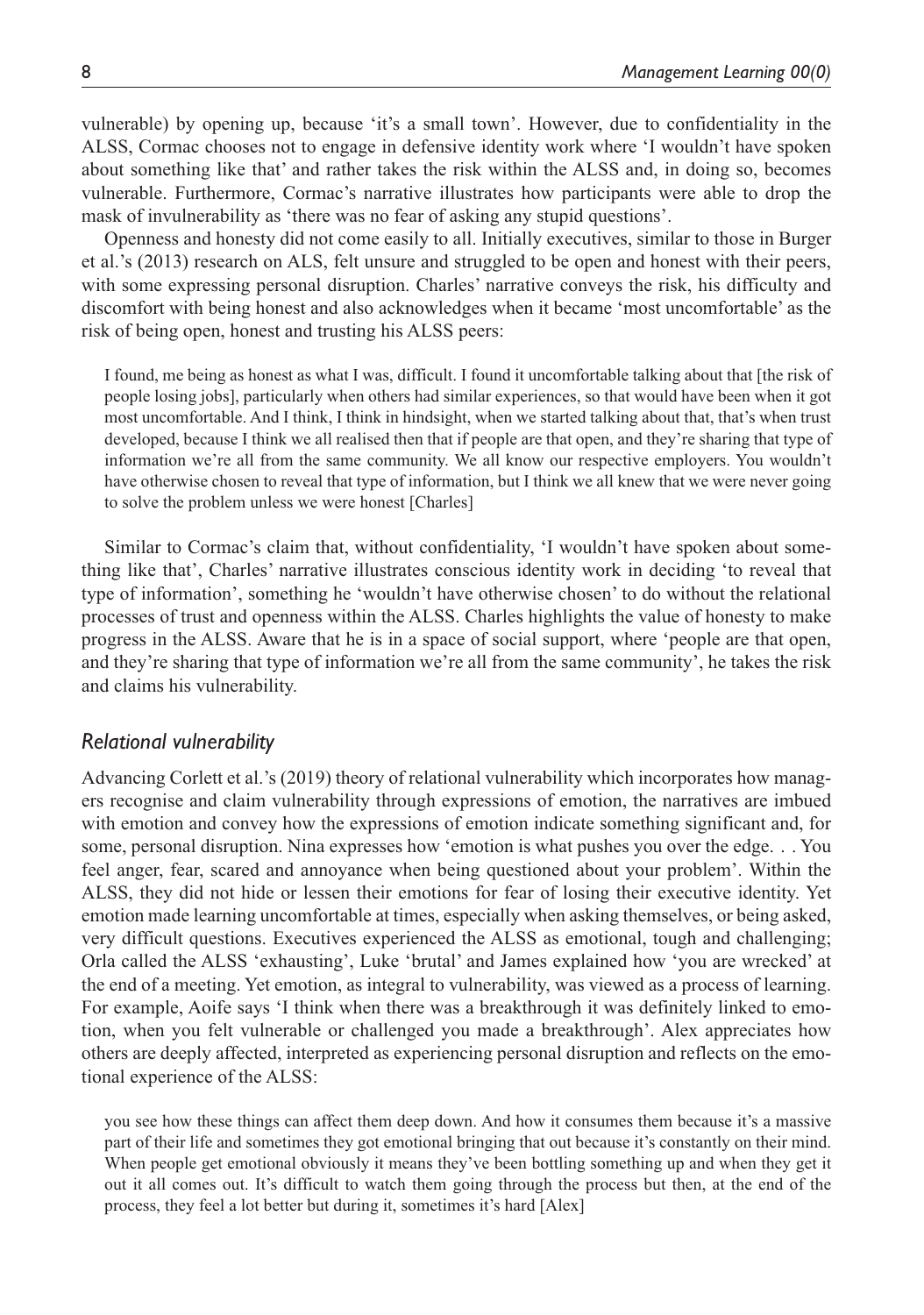'Bottling something up' is interpreted as executives engaging in identity work to meet normative expectations of leaders as invulnerable. Maintaining the mask of invulnerability to protect themselves is psychologically and emotionally intense and depleting – 'It consumes them. . . it's a massive part of their life. . . constantly on their mind' and, although a destabilising and disorienting dilemma as 'when they get it out it all comes out', the claim of vulnerability, which is socially supported by peers, is liberating. Furthermore, the contrast between 'bottling something up' and 'get[ting] it out' implies a shift in identity work, away from processes of self-regulation to selfexpression and a learning to be different. Suzanne illustrates executives' struggles, 'I can't f\*\*\*ing do this', with normative expectations of 'being strong' and 'in control', in contrast with the 'tough' ALSS where showing emotion brings a 'sense of relief':

I do remember that particular session being tough, I do remember that one, because most other sessions you would find challenging, but not to the point where I ever would have been emotional like, but I remember being emotional and I remember thinking "I can't f\*\*\*ing do this", you know? My learning definitely had an emotional element, very much so, and I wouldn't have considered myself an emotional person at all, but when you actually step back and look at why you make the decisions you make and how you make them, everything's underpinned by emotion. I remember coming out and feeling a sense of relief in one sense, that you could finally see what needed to be done [Suzanne]

Suzanne's narrative illustrates how identity work is an important part of leadership learning. Suzanne has revised her self-understanding as previously 'I wouldn't have considered myself an emotional person at all'. The narrative indicates personal disruption, a disorienting dilemma, expressed as a turning point in her understanding of decision making. Making a claim of vulnerability, and having it recognised and supported in the ALSS, reconstitutes vulnerability and changes its meaning (Corlett et al., 2019) giving her the agency to 'finally see what needed to be done'. Moreover, Suzanne's new found appreciation of the role of emotion in managerial decision making may enable her to influence dominant masculinised rational decision making processes.

Having trust, a certain level of safety in the ALSS and social support provides executives a secure context in which to learn to be different, in allowing executives to show vulnerability. Like Suzanne's narrative, Anne's reflects how claiming vulnerability, by 'verbalising' 'one of my biggest fears', helps reduce the fear as 'it doesn't sound so bad':

one of my biggest, biggest fears was being unemployed . . . So I was able to discuss that and talk about that, and everything, that was huge. I think, once you have verbalised it, that was something, for me, anyway. There was something in that I think that verbalising it is almost like, now it doesn't sound so bad, now that it's not inside any more, it's actually out, it doesn't actually feel as bad as it did [Anne]

Anne's narrative implies defensive identity work, perhaps keeping her fears 'inside' in line with dominant discourses of vulnerability as something to hide (Corlett et al., 2019; Hay, 2014). However, the safe and trusted ALSS enabled her to drop the mask of invulnerability, such that 'it's not inside any more, it's actually out'. Suzanne and Anne's narratives are examples of how claiming vulnerability, when mutually recognised and supported, has the power to change its meaning and reconstitute vulnerability (Corlett et al., 2019), expressed respectively as 'feeling a sense of relief' and 'it doesn't actually feel as bad as it did'.

#### *Learning to be comfortable with feeling uncomfortable*

The executives' narratives surface how they learn to become comfortable with being uncomfortable. Learning to be different is experienced over time through the ALSS which enables them to 'lay yourself bare and dig really deep' [Rachel], to become more open and honest, revealing more about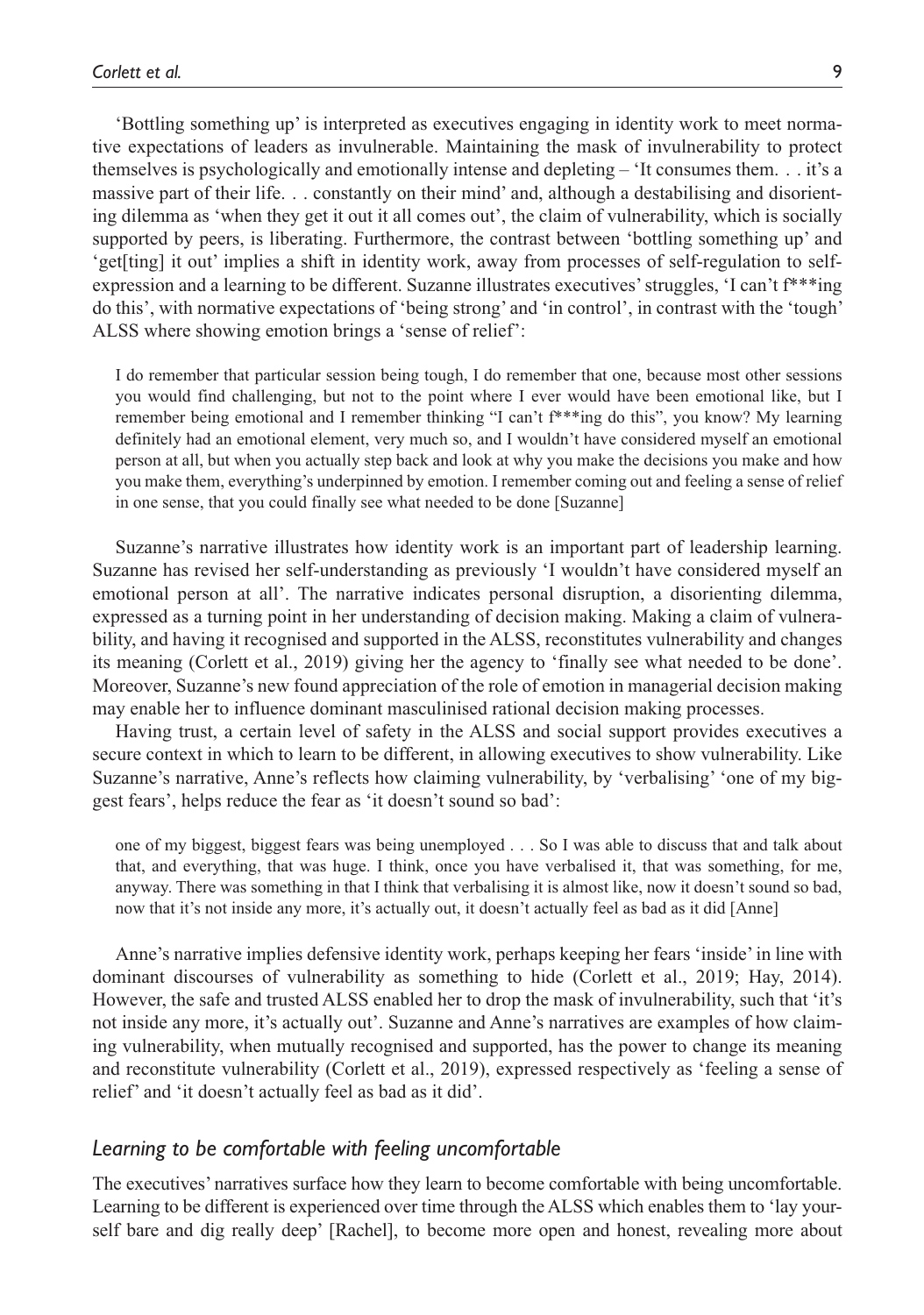themselves, disclosing sensitive information and being less guarded. At the top of organisational hierarchies, it is unusual for senior executives to be questioned and challenged as, in line with normative expectations, they are used to expectations of/having the answers. Aoife was 'totally uncomfortable not having the solution to her problem' and her narrative conveys her identity work struggles:

Seeing that other people have the same problems – that is where openness comes and honesty – realising you are not alone. You don't want to admit to others that you have problems then you realise here we are all with the same problems [Aoife]

Aoife's narrative indicates the natural guarded identity work processes to convey a level of confidence and mask vulnerability, 'not want[ing] to admit to others that you have problems'. However, the sense of connection in relation with others, in having 'the same problems' and in 'realising you are not alone' in a 'safe enough' space, enabled her to behave differently in being more open and honest. Although valuing learning to be different in the ALSS, Luke's narrative highlights the identity work struggles for senior executives as they negotiate socially available identities, impacted by dominant masculinised discourses of leadership and management and position self-identities in socio-cultural contexts rife with power and politics:

At work, sometimes, you are trying to convince people everything else is ok even when it is not – you have a mask of sorts on you because you cannot always tell it as it is. Then you go into an ALS where you can drop the pretence and admit you do not have everything under control and do not have all the answers, that is when the emotion comes out [Luke]

For Luke, the norms of leadership in 'convincing people everything is ok when it is not' are extremely powerful and he is conscious of the defensive identity work he does in that 'you have a mask of sorts on you because you cannot always tell it as it is'. Luke's narrative speaks positively of lessening the need for defensive identity work in the ALSS, where 'drop[ping] the pretence' of 'demanding expectations' (Hay, 2014: 510) of 'hav[ing] everything under control' and 'hav[ing] all the answers' is permissible. However, learning to be different, through claiming vulnerability, can be difficult and emotional. In Luke's continuing narrative, he described leaving an ALS feeling 'really irritated and annoyed'. The ALSS stirred up emotion such as anger or anxiety which resulted in feelings of discomfort and pain but, on reflection, he realised that 'you have to go through the pain to make progress':

It wasn't until someone was really challenging that my emotions were triggered. You have to go through the pain to make progress. I think to learn you have to be uncomfortable. You have to be put into that position where you feel slightly vulnerable, that's how you get honest [Luke]

Luke's passive expression of 'be[ing] put into the position where you feel slightly vulnerable' implies some resistance and learning to be different, in repositioning self as vulnerable, involves 'learn[ing] . . . to be uncomfortable'. Orla also talks about having 'to get comfortable with being uncomfortable'. Her narrative begins with how she perceived other ALSS members as meeting normative norms of leadership, in being 'so on top of their jobs, confident and in control of the issues they faced' and that, in relation to others, she initially 'felt a bit overwhelmed':

When I first joined the ALSS I felt a bit overwhelmed to be honest. The others just all seemed so on top of their jobs, confident and in control of the issues they faced. However, over time I came to realise they were just like me putting on a front of being in control. When I saw that we were all facing the same types of problems I realised we were all in the same boat and that made me more comfortable and willing to open up. I think it made me more confident in myself too, in a way it gave me courage and belief in myself [Orla]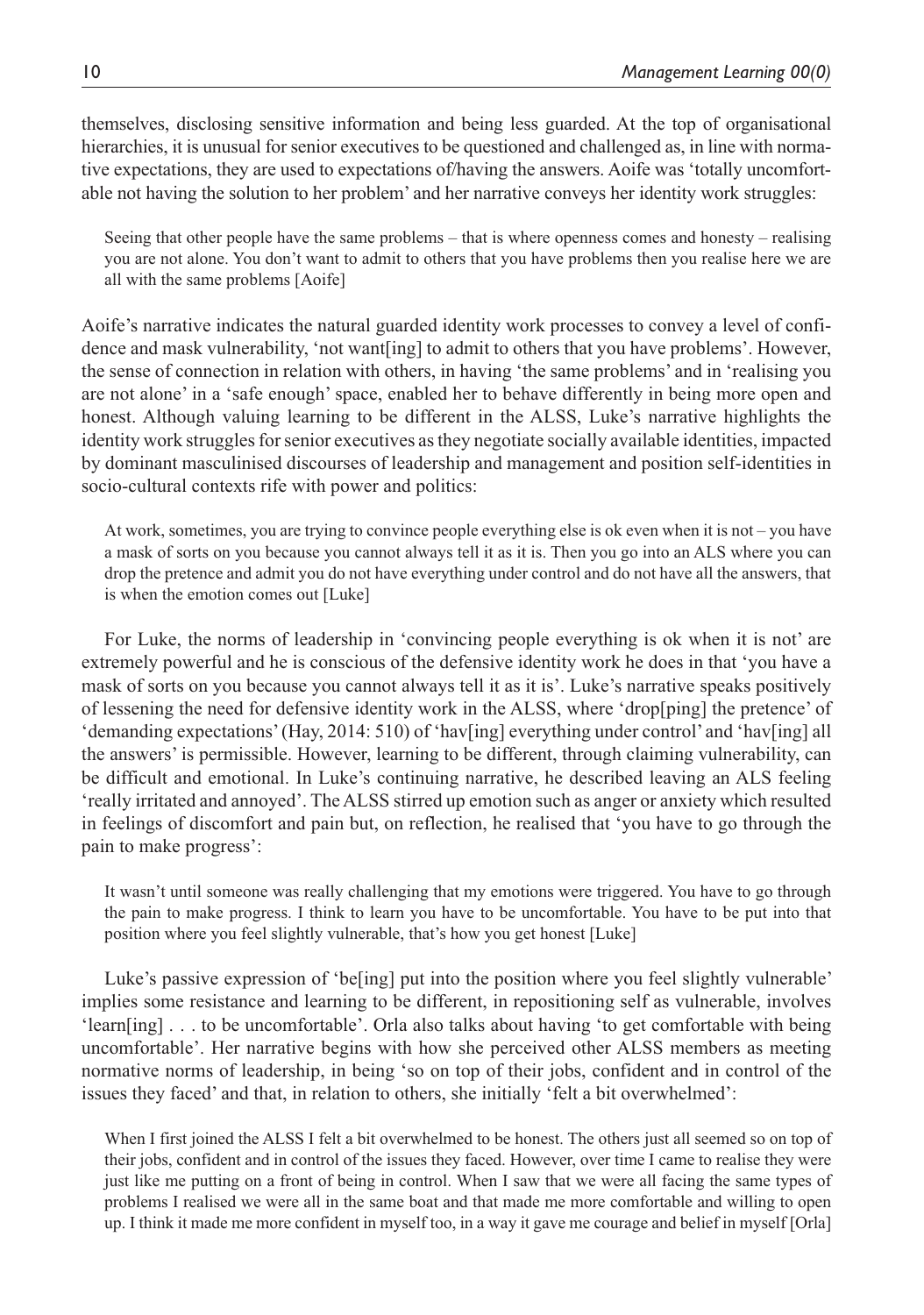Over time Orla realised 'they were just like me putting on a front of being in control', thus conforming to normative expectations of leaders to be strong and contained, and masking vulnerability through defensive identity work. Orla's construction of sameness in relation with others, expressed in a similar way to Aoife (above) as 'we were all facing the same types of problems' and 'we were all in the same boat' enabled her to behave differently in the ALSS by becoming vulnerable. Becoming comfortable with vulnerability, which we understand as learning to be different to leader norms, is reflected in Orla becoming 'willing to open up', 'more confident' and building 'courage and belief'.

In summarising our discussions, learning to be different involves making sense of and over time working through being uncomfortable and practising relational learning in the ALSS to become different in relation to dominant discourses and norms. This relational learning enables executives to develop their self-identity repertoire by becoming equipped to challenge unrealistic leader expectations by becoming comfortable with openness, honesty, challenge, emotions and vulnerability, that is learning to be comfortable with being uncomfortable.

# **Relational processes: Learning** *not* **to be different in the workplace**

As senior executives experience personal disruptions, become comfortable with being uncomfortable and practise relational learning to be different in relation to normative expectations, they develop new knowledge about themselves. This new knowledge strengthens the agency to decide whether to be different or not in the workplace. How they choose to practise their changed selfrepertoire is up to them, dependent on context. Numerous narratives express how executives now feel equipped to be different or not, in ways they choose. James, Robert and Suzanne express how ways of thinking and leading have changed from constantly doing to accepting they do not always need to have the answers and in letting go of control:

I'm not taking the front seat anymore; I'm saying "What do you think? Where do you think you should be going? Come back and let's see it again". So that's worked really well. . . I would have been the person who is very out the door, everything is done, everybody knows what they need to do, great, move on. . . Now I'm taking time to take that step back, count to ten, let other people have their say and actively listening, writing down what people are saying. I didn't do this before, that whole area of active listening I wasn't being fair to people. I don't like it when it's being done to me and yet here I am doing it to people, so definitely, yeah, transformed. [James]

I am more considerate of others; I reflect now and am much more strategic in my thinking. I am a more devolved leader. The ALS changes how you work as a person, as a manager [Robert].

It actually did make you sit back and think "God, I really don't, I don't take other people's feelings or perspective into account at all when I make a decision, I was like a bull in a china shop. . . . I would have classified myself as a complete control freak before, I would've had to have input into every single decision that I made, and I would've bottlenecked things within the company where people were waiting on me to make a decision on something and they were perfectly capable of making it themselves. [Suzanne]

The narratives illustrate the ALSS as a space for identity work processes which imply learning not to be different in the workplace, as shown through expressions: of past and present selves changing over time – 'I would have been the person who . . .' (James), 'Now I'm . . .' (James), 'I didn't do this before . . .' (James), 'I reflect now' (Robert), 'I would have classified myself as a complete control freak before' (Suzanne) and: of different ways of acting – 'I am much more strategic in my thinking. I am a more devolved leader' (Robert), 'I would've had to have input into every single decision . . . I would've bottlenecked things' (Suzanne).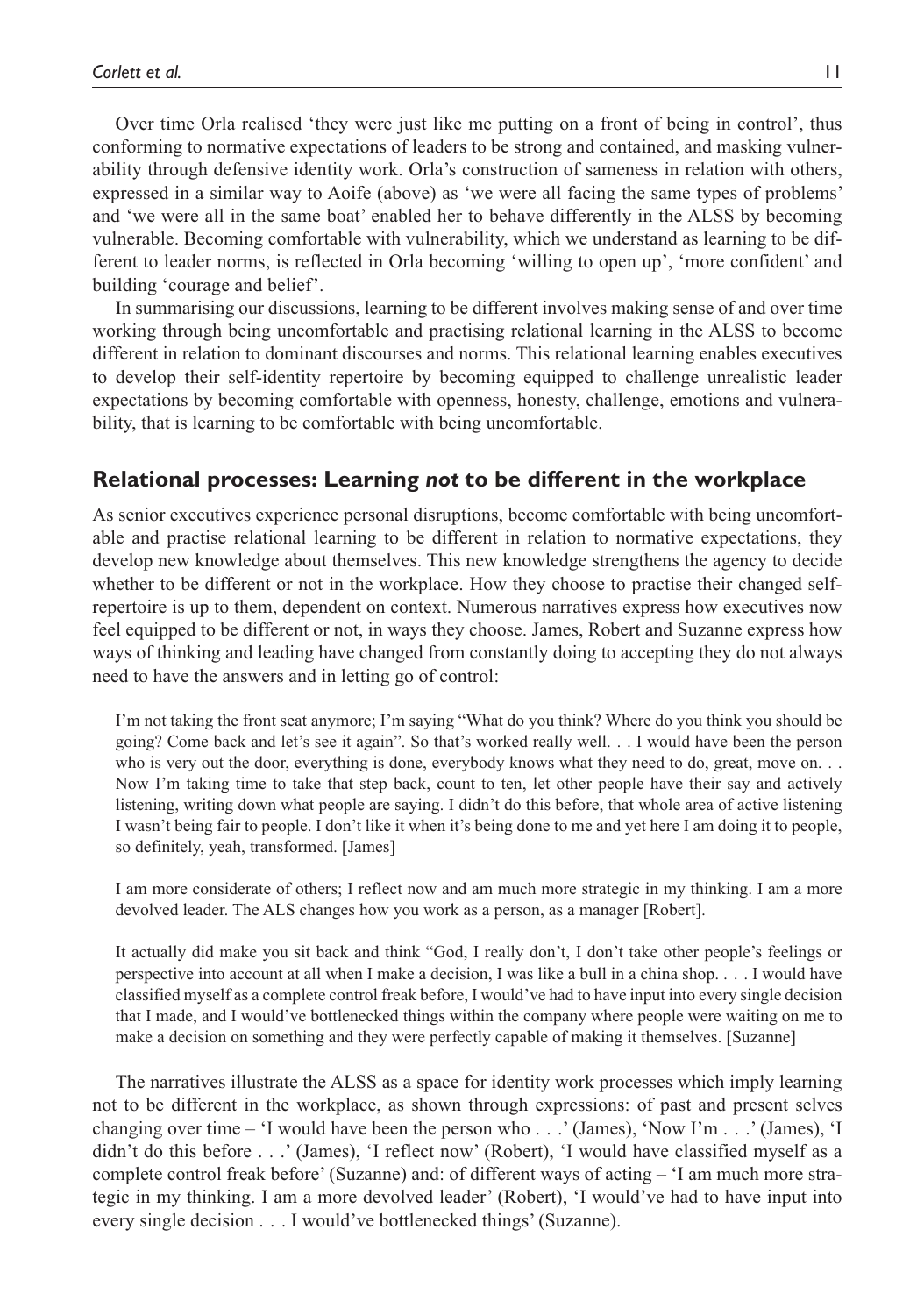# *Reconceptualising vulnerability*

Relational vulnerability emerged as a significant process of becoming equipped to be different or not in the workplace. As the executives learn to be different and become 'comfortable with being uncomfortable', their narratives convey how they reconceptualise vulnerability as positive and a strength. In doing so, they construct alternative identities where they can choose to be different or not be different. Nina's narrative illustrates how being open to vulnerability was positive, in enabling her to realise her unknowing, 'I do not have all the answers'. Reconceptualising vulnerability opened up new ways of thinking and being as 'now I see things differently':

I became quite vulnerable, questioning my authenticity<sup>3</sup> and my ability to do things. I have come to realise that I do not have all the answers, that others approach things differently based on their values. I cannot expect them to be the same as me. I used to be so set in my way of thinking now I see things differently [Nina]

Following engagement in the ALSS, Rachel's narrative expresses the courage which comes from the relational processes and sharing vulnerability; 'that confidence definitely comes from the ALS and from the support. It gives you the courage to change'. Similarly, Orla felt 'better equipped now for dealing with difficult situations. Better able to cope without being overwhelmed'. Anne's narrative illustrates how her changed self-belief has enabled her to reconceptualise vulnerability as non-threatening, allowing her to be different in the workplace:

The biggest benefit to me is my self-belief and my self-confidence. I think it is down to my self-belief and I'm allowing that part of me to come through more and feel, I don't feel threatened by showing my vulnerabilities or showing that caring side of me [Anne]

The senior executives' narratives highlight how sharing vulnerability with trusted others in the safety of the ALSS is important for learning in enabling leaders' 'meaning-making, critical selfreflexivity and becoming aware of and changing [their] language use (Corlett, 2013). Changing the language of vulnerability, away from weakness to strength, enable[s leaders and] managers to be more reflexive' (Corlett et al., 2019: 572).

Sharing vulnerability with others in the ALSS provided a safe and trusted space where leaders could engage in non-defensive identity work and practise learning not to be different in the workplace. However, the 'properties' of the ALSS – of trust, confidentiality, openness, honesty, social support and relational vulnerability – which enable them to 'function as identity work spaces' (Petriglieri and Petriglieri, 2010: 55) are unique to an education programme and organised in ways where socio-cultural tensions and complexities arising from work hierarchies, with embedded issues of power and politics, are suspended. Corlett et al. (2019) explain how 'responding alternatively to vulnerability may be particularly challenging in certain hegemonic structural conditions and power relations, and may be inappropriate in some contexts' (p. 571). In their narratives, the executives speak of how their organisations are not, or may not be, the right places to 'be different' and, rather, are places where they have to self-protect and be invulnerable.

# *Survival*

We end our analysis with Julie's narrative as a powerful illustration of the interconnectedness of the relational processes of learning, personal disruption and vulnerability at play in the ALSS and in the workplace, and of the need to choose where and when to be different or not. Julie's narrative describes her work context where social support to share vulnerability with trusted others (Corlett et al., 2019) was absent: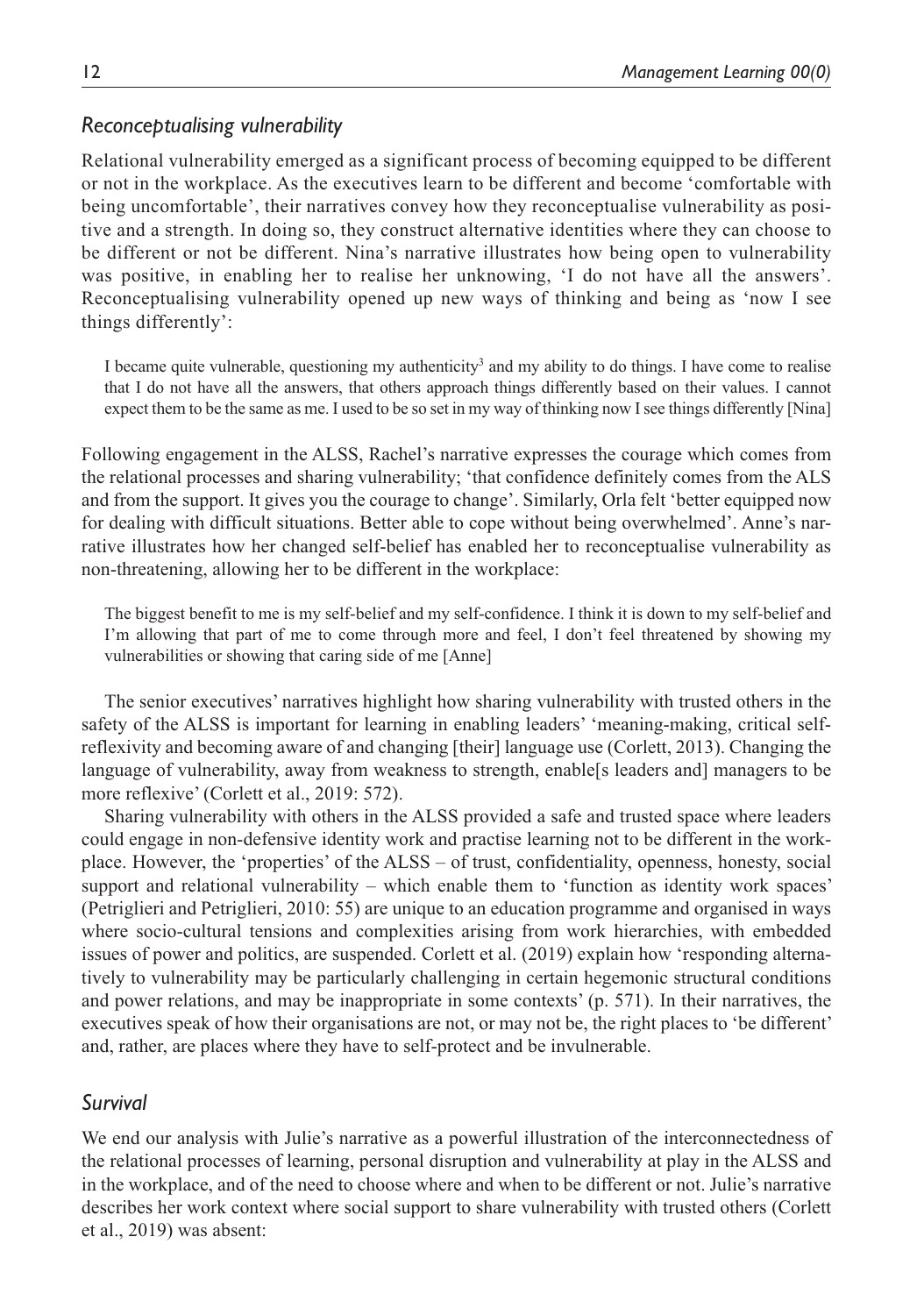because it was stressful for me as well to be working in that environment [at work] and all the time wondering how I was going to handle, sometimes, you know you can let it  $( \ldots )$  take over your whole situation. . . . You know I was wasting so much energy on that I probably wasn't doing what I should be doing every day. It takes its toll. I don't think at the time that I realised how much it was getting me down, to see how dealing with that situation was so difficult. I wasn't going to get support from anybody in my organisation, I had to find a way of dealing with it or get out of it [Julie].

Julie's narrative conveys her ongoing identity work in 'all the time wondering how I was going to handle . . . [the] situation' and its emotional 'toll', in 'wasting so much energy' and 'getting me down'. The relational processes, experienced in the ALSS, where she might have learned to be different in claiming vulnerability were absent from her work organisation, where she 'wasn't going to get any support from anybody'. Julie could not risk the harm of being different and sharing her vulnerability at work. Instead she takes a risk in the ALSS by discussing her serious problem [involving a person at work]. Her narrative conveys how being able to show vulnerability in the ALSS 'outlet outside work' had such powerful impact that she 'survived' in her role, otherwise she would have left the organisation. Julie constructs her claim of vulnerability positively which transforms her distress, 'I don't know if I'd been able to cope with it', into a different way of being in how she now does her job:

At the start I thought if I can get him to change how he looks at things. . . But at the end of it, he didn't change at all, I had to change, that's what I realised at the end of it, nothing is going to change in the situation unless I change. And before I started the ALS I would never have thought that. . . I think it was so important, I don't think I'd have been able to survive in my job if I hadn't that at that time. . . because I was able to work through those challenges where if I hadn't had that outlet outside of my work I don't know if I'd been able to cope with it. I don't know if I would have left, it would probably have made the situation even more difficult going on. I don't know what would have happened. I don't see any way of it having got better if I hadn't been able to look at it differently. . . I can only see what I could do myself within these four walls, I couldn't see outside of it. So it had a huge impact on the way I do my job now. [Julie]

We interpret Julie's narrative as expressing the 'courage to remain vulnerable' within the ALSS and to work with, for instance, the anxiety of one's unknowingness, 'to harness its energy, rather than to flee from it' (Raab, 2004: 269). Julie's vulnerability in the ALSS as a 'safe enough' space outside of work, enabled her to look at things differently, engage in vulnerability, accept the need to change and learn how to cope so that she was able to stay in the organisation. Learning to be different for Julie was about survival at work, achieved through relational processes in the ALSS.

# **Senior executives learning (not) to be different**

Our aim was to advance understandings of relational processes of learning, vulnerability and identity work by theorising how senior executives learn (not) to be different by engaging in Action Learning Set spaces (ALSS) as part of an Executive Masters Programme. The empirical analysis demonstrates how as co-creators of the ALSS executives are interdependent, in relation to each other and engaging in relational processes. Through these processes executives develop a learning space of trust, confidentiality, openness, honesty and social support, where they challenge, express emotions, recognise and reconceptualise vulnerability, thus taking risks of harm, loss and connection. Within the ALSS, executives experience personal disruption or 'disorienting dilemmas' (Mezirow, 1991) which are integral to their learning. They become comfortable with being uncomfortable; learning to be different to socio-cultural norms. In the ALSS, senior executives engage in relational learning, relational vulnerability and identity work processes, where they recognise themselves as different (to the leader norm) and are able to choose whether to be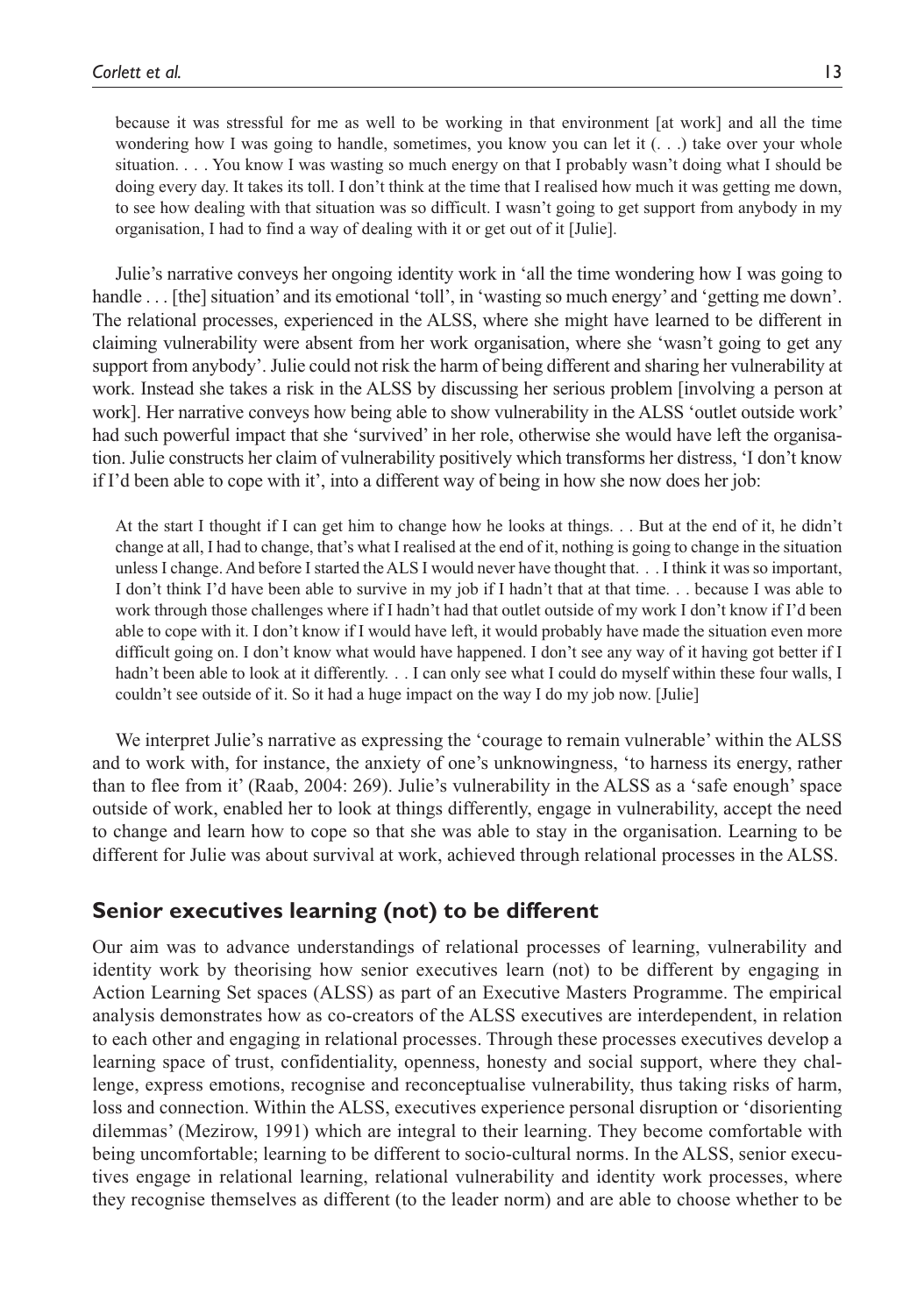different at work or not. In other words, they learn (not) to be different and appreciate the value of vulnerability. We offer learning to be different as theory which outlines how executives become equipped to challenge dominant masculinised discourses, norms and expectations of leaders by making sense of and working through being uncomfortable over time, while practising learning in a 'safe enough' space. This enables executives to become comfortable with openness, honesty, challenge, expressing emotion, dropping the mask and becoming vulnerable which becomes part of their self-identity repertoire.

The co-constructed ALSS is a facilitator of learning to be different through intertwined relational processes which create a trusted and 'safe enough' space for senior executives. Research on psychological safety provides little detail of how perceptions of safety unfold for people (Edmondson and Lei, 2014). We provide empirical and theoretical insights by advancing 'understanding of what properties enable courses to function as identity work spaces and facilitate identity work' (Petriglieri and Petriglieri, 2010: 55). The 'properties' of the ALSS, understood here as the relational processes of trust, confidentiality, openness, honesty, social support and relational vulnerability, facilitated what we interpreted as conscious identity work.

In considering the identity work question 'who am I?', the senior executives' narratives spoke of sameness in relation to others within the ALSS. Through this construction of sameness the executives acknowledged their connection with, and support from, others and this 'connection, through our relations to others' (Corlett et al., 2019: 557) supported processes of relational vulnerability within the ALSS, for instance in acknowledging the risk of harm by opening up but still choosing to do so. In considering 'how do I act?' in the ALSS, the executives engaged in conscious identity work, in that they thought about alternative actions and chose to behave differently and uniquely in the ALSS.

This choosing to do things differently was related to vulnerability conceived as strength (Corlett et al., 2019) in that, rather than conceal vulnerability and protect themselves through defensive identity work, the executives were conscious of the unique properties of the ALSS, as a particular context, and were willing to drop the mask of invulnerability. Rather than engaging in identity work processes of self-regulation, for example in 'bottling something up' (Alex) to meet normative expectations of leaders as invulnerable, within the ALSS the executives were able to 'drop the pretence and admit you do not have everything under control and do not have all the answers' (Luke). Over time the executives revised their self-identity constructions and, within the ALSS, they learned to be different to dominant discourses and leader norms and practised new ways of self-expression and related liberation, by claiming vulnerability and learning to become 'comfortable with being uncomfortable' (Orla).

The ALSS facilitated the reciprocal processes of trust, safety, openness and vulnerability; trust creates trust (Serva et al., 2005) and recognising and claiming vulnerability in trusted and 'safe enough' spaces enabled others to be open in expressing vulnerability (Corlett et al., 2019). Witnessing others becoming vulnerable creates a sense of connectedness in not being alone and shapes cultures by giving others permission to reciprocate by claiming their own vulnerabilities. The ALSS, as a particular context where executives could risk expressing vulnerability, facilitated learning through interdependent 'qualities' of 'peer-connections, helping, commitment to process and 'whole-self' presence' (Bradbury-Huang et al., 2010: 123).

Corley and Thorne (2006: 42) question whether action learning sets can be 'too safe', in providing a place where participants can avoid rather than deal with conflict and challenge. The narratives illustrate how the ALSS was 'safe enough' for them to open up but not too safe that they were still able to take the risks of claiming vulnerability. The executives were challenged in the ALSS and they/were provided social support during the discomfort and self-doubt generated by challenge (Dunphy et al., 2010; O'Hara et al., 1996). Feeling 'safe enough', executives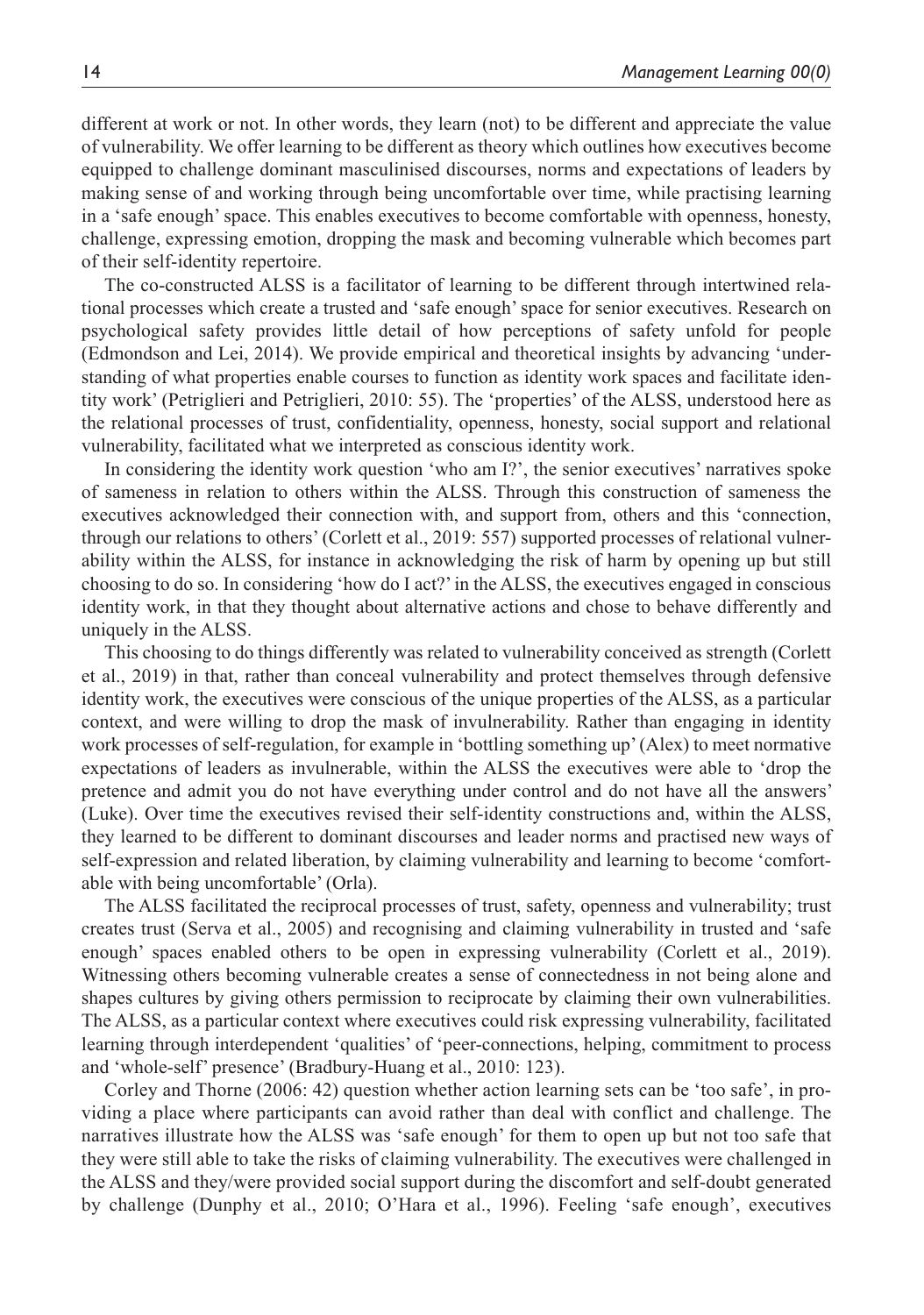unburdened themselves and experienced a sense of relief, for instance, in dropping the mask of invulnerability. The ALSS is a relational 'safe enough' space, where executives were comfortable to speak 'without fear of ridicule or punishment' (Edmondson and Lei, 2014: 39), openly 'dar[ed] to share' (Svalgaard, 2016: 55) and unburden themselves, and felt the relief of dropping an identity mask (Hay, 2014).

Without the ALSS in a higher education business school setting, senior executives may not experience this safety or 'sanctuary', as Cormac called it. We raised earlier how executives did not perceive their own organisations as safe spaces where they could be different. It would be naïve to recommend that the ALSS environment be simply replicated in a work environment, where power and politics are at play and where 'culturally coded discourses of vulnerability and local work cultures' (Corlett et al., 2019: 572) can inhibit people from sharing vulnerability. There are limits to what a 'safe enough' space can offer, as this is 'a temporary ensemble improvisation which will often work but not with any guarantee and never in the same way'.4 However, in learning to be different, senior executives develop new knowledge about themselves which changes their self-repertoire.

Learning to be different surfaced as: not having the answers; letting go of control; seeing things differently; being more devolved, strategic, reflective; trusting others at work; developed selfbelief, confidence and; the courage to change. Executives learned to be different to, and to challenge, stereotypical notions of what it means to be a leader or manager (Corlett et al., 2019; Hay, 2014). Therefore, we extend Hay's (2014: 520) research by providing further empirical evidence of how 'individuals can work with the emotional response in opening up to others to question accepted understandings of notions of manager'. Conveying their agency, the executives express feeling equipped to decide whether to be different (removing the mask of vulnerability) or *not be different* (holding onto the mask; invulnerability) in their organisations.

Relational vulnerability emerged as a significant process in becoming equipped to be different or not and offers new understandings to vulnerability and identity work scholarship. Embracing vulnerability is easier and less risky to do in an ALSS in an education context with 'strangers', than in an organisation where there is greater risk of misrecognition (Corlett et al., 2019). However, in learning to claim vulnerability the executives come to de-mystify the dominant discourse of vulnerability as inherently negative, as weakness and instead recognised its strength in diluting fear, and developing self-belief and confidence. Executives reconceptualised vulnerability as positive, as strength and offer new understandings of how being able to claim and show vulnerability can defuse the power of fear and negative connotations often associated with vulnerability.

Extending beyond understandings of managerial vulnerability, the study illustrates how embracing vulnerability can lead to courage in leadership action in the right contexts; where vulnerability no longer constrains action to the extent that it does when it is denied or concealed. The ALSS allowed for expressions of emotion and uncertainty. Uncertainty is not necessarily a bad thing; if we are uncertain we tend to consider other perspectives and are open to new ways of doing things. The study contributes how the ALSS, as a particular context, enables executives to explore alternatives, ask probing questions of serious issues and become vulnerable without risk of appearing weak. Executives are able to recognise and claim vulnerability (Corlett et al., 2019) without fear of being exposed (Marchand, 2017) and took 'responsibility to face up to vulnerabilities' (Antonacopoulou, 2014: 89); they dropped their identity masks and allowed others to see their vulnerabilities. The study therefore offers empirical illustrations of 'learning *to feel safe being vulnerable*' (Antonacopoulou, 2014: 89, italics in original) in the right context; by recognising their own vulnerabilities, executives feel empowered to tackle unknowns and increasing complexities. Although unknowing can generate anxiety, for the executives, being 'willing to feel the vulnerability implicit in not knowing' (Antonacopoulou and Bento, 2010: 74) led to gaining insight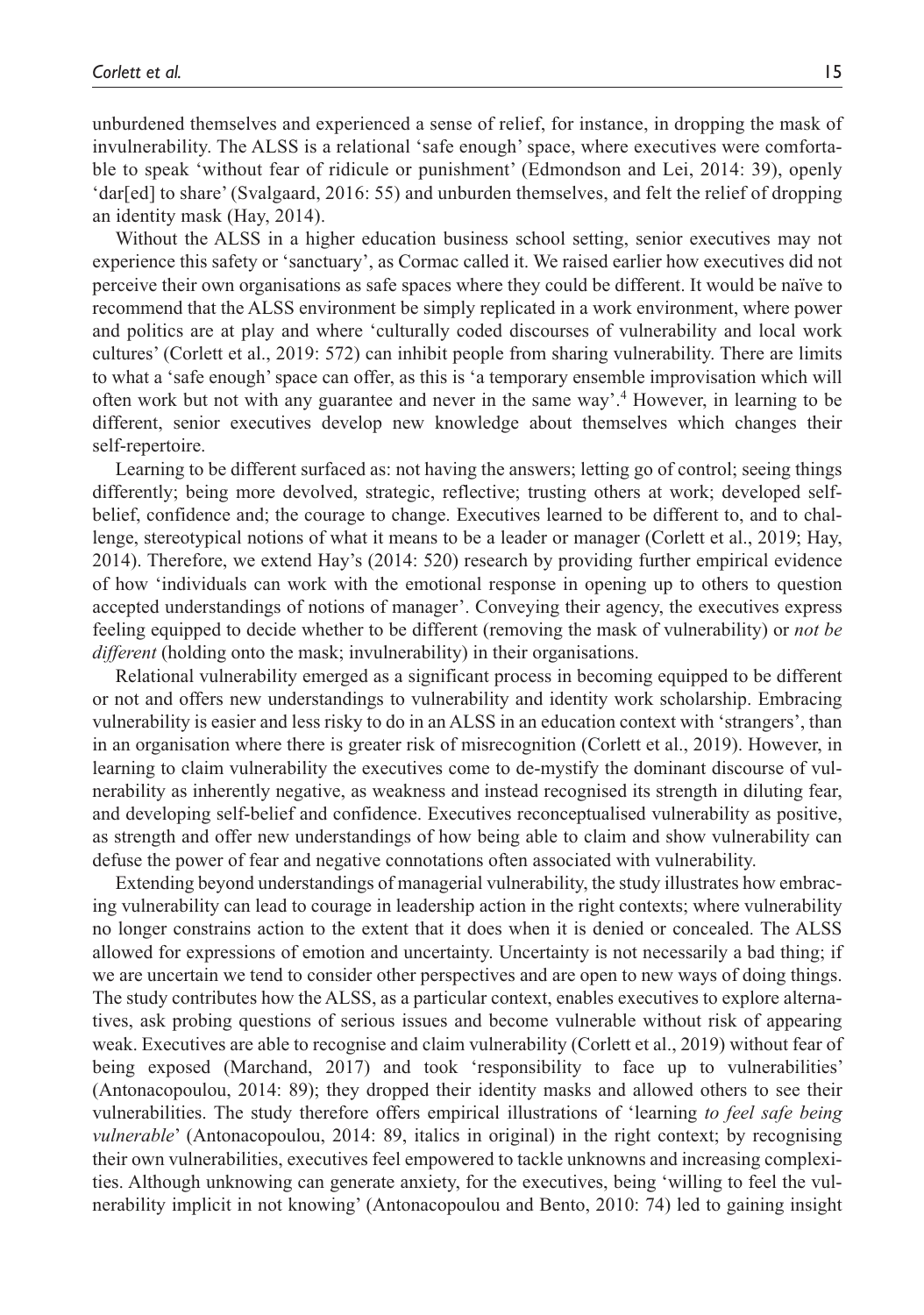into how they might resolve organisational problems which in turn led to relief. They became 'better equipped now for dealing with difficult situations' (Orla).

In advancing Corlett et al.'s (2019) study of the value of vulnerability for managerial identity and learning, by empirically illustrating how executives can be open in claiming vulnerability in educational contexts, there are practical implications for action learning facilitators on Executive Education programmes. Further understanding is needed of the importance of facilitating participants to co-construct a trusted and safe space for their learning and of approaches which prepare them for the vulnerability and discomfort this may entail. In other words, we need to get comfortable with what Robertson and Bell (2017) call the paradox of creating a 'safe enough' space.

# **Conclusion**

We have outlined how, in trusted and 'safe enough' Action Learning Set spaces, executives learn to be different, in becoming comfortable with being uncomfortable and become equipped to decide in which contexts they are able to be different (dropping the mask of invulnerability) or not different (holding onto the mask). Whilst this is a small participant group selected from one Executive Education programme, the executives reflect experiences across the total number of cohorts, providing a compelling account of the value of vulnerability in their learning. We admire the executives' courage in claiming vulnerability and in realising the power of doing so in this context.

In a reflexive process, when making sense of a reviewer's comments on this paper and their provocation of 'who benefits?', we became aware of how this study may be interpreted as aligned with neoliberalism. As a form of governmentality and mentality, neoliberalism works through generalising the enterprise form to all social domains and relations, including human subjectivity (Brown, 2003; Foucault, 2008). Leaders are expected to be autonomous, 'hyper-individuated, entrepreneurial subjects required to self-regulate and monitor and focus on self-care' (Mavin et al., 2019: 2) and align themselves to business needs to meet certain requirements. We wish to make clear that we do not subscribe to or advocate individuals' claiming vulnerability as a means to further neoliberal economies. We oppose and/or resist, where we can, 'the instrumentalising tendencies of neoliberalism, where we are all subjected to the needs of the market and hope that by creating more opportunities for thinking and reflection this crafts space for privileging what makes us human'.4 Our motivations are to support learners to practise criticality, increase their agentic options and to encourage facilitators to provide, both themselves and learners, critical breathing space from within the neoliberal discourse. We raise consciousness to the value of relational learning through ALSS and of vulnerability as a strength which may be of benefit to individuals learning to be different, or not, and to advance understandings and scholarship.

#### **Funding**

The author(s) received no financial support for the research, authorship and/or publication of this article.

## **ORCID iDs**

Sandra Corlett **b** <https://orcid.org/0000-0002-4670-3444> Sharon Mavin **D** <https://orcid.org/0000-0002-0098-6469>

#### **Notes**

1. Emotions are subconscious and a physiological response to a stimulus whilst feelings are a manifestation or expression of felt emotion/s (Fineman, 2004).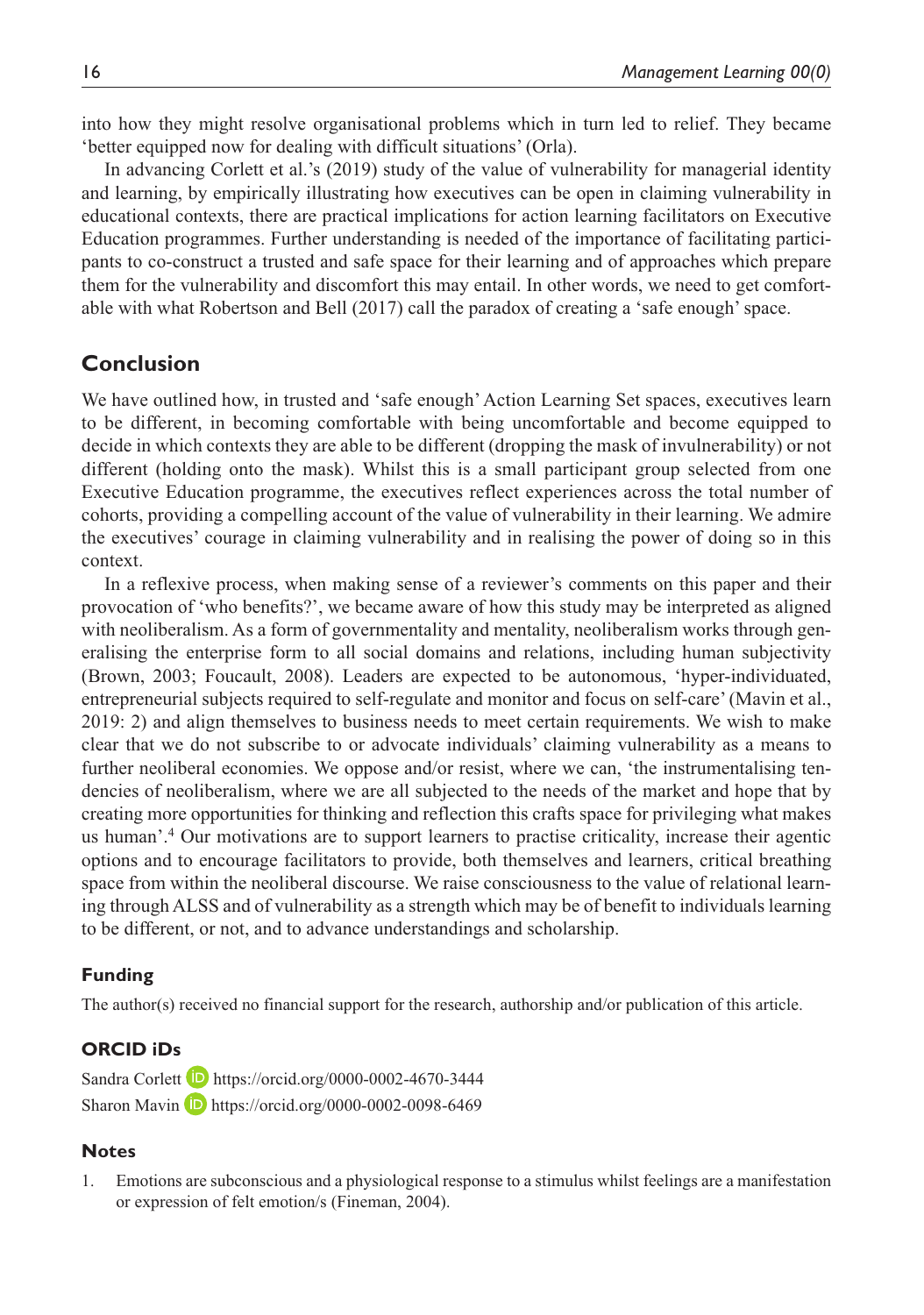- 2. Thank you to a reviewer of the paper for this provocation.
- 3. As we understand identity as relational and processual, we view the notion of an authentic self as problematic and, while we have chosen to include Nina's narrative, we do not have the space to discuss the theoretical tensions.
- 4. Thank you to a reviewer of the paper who provided this reflection.

#### **References**

- Ainsworth S and Hardy C (2004) Critical discourse analysis and identity: Why bother? *Critical Discourse Studies* 1(2): 225–259.
- Antonacopoulou EP (2014) The experience of learning in space and time. *Prometheus* 32(1): 83–91.
- Antonacopoulou EP and Bento R (2010) Learning leadership in practice. In: Storey J (ed.) *Leadership in Organizations: Current Issues and Key Trends*, (2nd edn). Abingdon: Routledge, 71–92.
- Bolander P, Holmberg I and Fellbom E (2019) Learning to become manager: The identity work of first-time managers. *Management Learning* 50(3): 282–301.
- Bradbury-Huang H, Lichtenstein B, Carroll JS, et al. (2010) Relational space and learning experiments: The heart of sustainability collaborations. In: Pasmore W, Shani A and Woodman R (eds) *Research in Organizational Change and Development*, vol. 18, 109–148.
- Brown AD (2006) A narrative approach to collective identities. *Journal of Management Studies* 43(4): 731–753.
- Brown B (2012) *Daring Greatly: How the Courage to be Vulnerable Transforms the Way We Live, Love, Parent and Lead*. New York, NY: Gotham.
- Brown W (2003) Neo-liberalism and the end of liberal democracy. *Theory and Event* 7(1): 1–19.
- Burger U, Bogolyubov P and Easterby-Smith M (2013) Self-efficacy, social self and resistance to action learning. In: Paper presented at the OKLC 2013 international conference on organisational learning, knowledge and capabilities, Washington, DC, 24–27 April 2013. England, UK: Lancaster University.
- Cohen L, Manion L and Morrison K (2011) *Research Methods in Education*, 7th edn. Abingdon: Routledge.
- Corlett S (2013) Participant learning in and through research as reflexive dialogue: Being 'struck' and the effects of recall. *Management Learning* 44(5): 453–469.
- Corlett S, Mavin S and Beech N (2019) Reconceptualising vulnerability and its value for managerial identity and learning. *Management Learning* 50(5): 556–575.
- Corley A and Thorne A (2006) Action learning: Avoiding conflict or enabling action. *Action Learning: Research and Practice* 3(1): 31–44.
- Cunliffe AL (2002) Reflexive dialogical practice in management learning. *Management Learning* 33(1): 35–61.
- Cunliffe AL (2008) Orientations to social constructionism: Relationally responsive social constructionism and its implications for knowledge and learning. *Management Learning* 39(2): 123–139.
- Cunliffe AL and Eriksen M (2011) Relational leadership. *Human Relations* 64(11): 1425–1449.
- Dirkx JM (2012) Self-formation and transformative learning: A response to "Calling transformative learning into question: Some mutinous thoughts." by Michael Newman. *Adult Education Quarterly* 62(4): 399–405.
- Dunphy L, Proctor G, Bartlett R, et al. (2010) Reflections and learning from using action learning sets in a healthcare education setting. *Action Learning: Research and Practice* 7(3): 303–314.
- Easterby-Smith M, Thorpe R and Jackson PR (2015) *Management and Business Research*, 5th edn. London: SAGE.
- Edmondson AC and Lei Z (2014) Psychological safety: The history, renaissance, and future of an interpersonal construct. *Annual Review of Organizational Psychology and Organizational Behavior* 1(1): 23–43.
- Fineman S (2004) Getting the measure of emotion-and the cautionary tale of emotional intelligence. *Human Relations* 57(6): 719–740.
- Foucault M (2008) *The Birth of Biopolitics: Lectures at the College de France 1978–9*. Palgrave Macmillan: Basingstoke.
- Hay A (2014) 'I don't know what I am doing!': Surfacing struggles of managerial identity work. *Management Learning* 45(5): 509–524.
- Hay A and Samra-Fredericks D (2019) Bringing the heart and soul back in: Collaborative inquiry and the DBA. *Academy of Management Learning and Education* 18(1): 59–80.